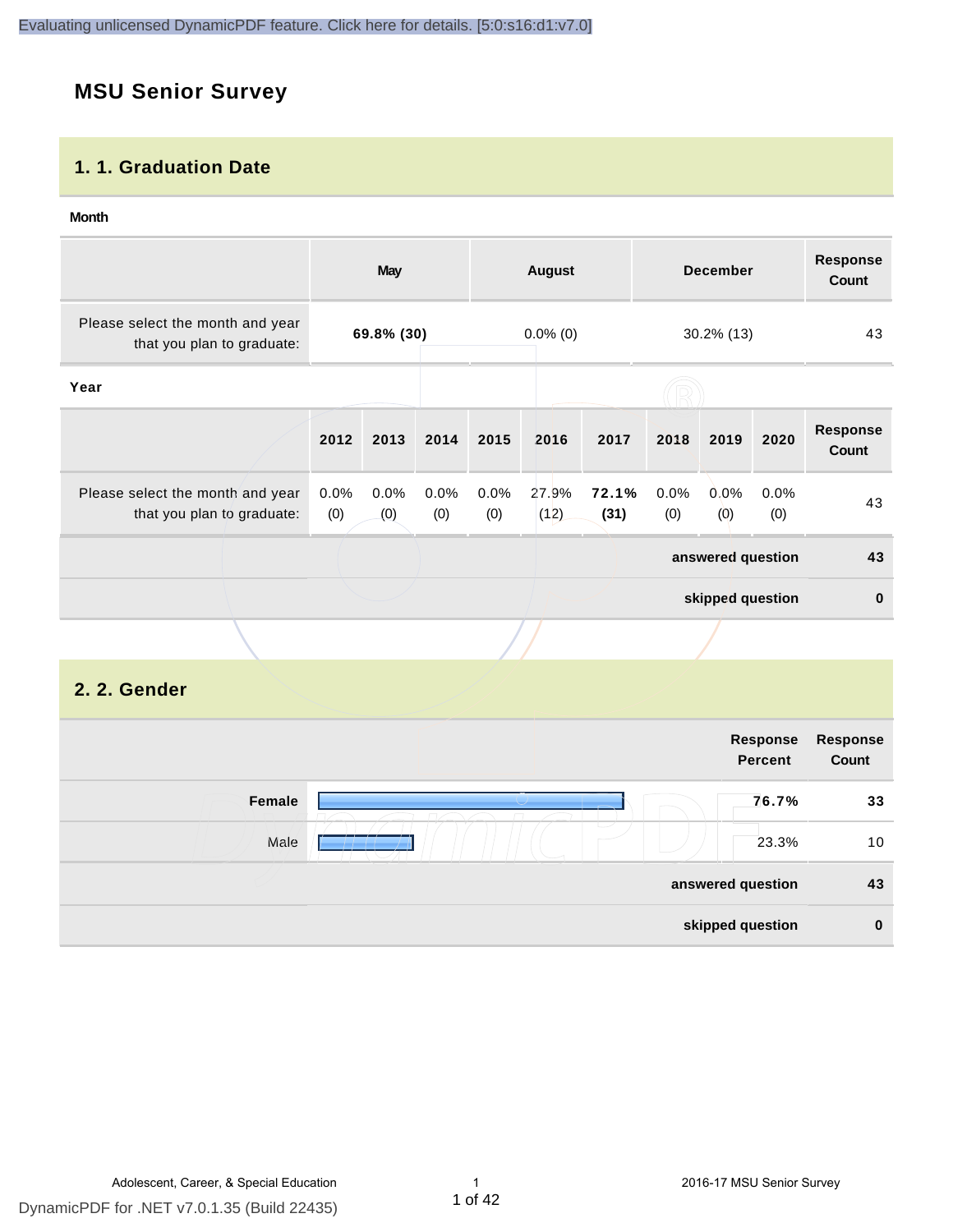#### **3. 3. Ethnic Background**

|                                           |   | Response<br>Percent | <b>Response</b><br>Count |
|-------------------------------------------|---|---------------------|--------------------------|
| White                                     |   | 97.7%               | 42                       |
| Black/African-American                    | П | 2.3%                | 1                        |
| Asian                                     |   | 0.0%                | $\mathbf 0$              |
| Hispanic/Latino                           |   | 0.0%                | $\mathbf 0$              |
| American Indian/Alaskan Native            |   | 0.0%                | $\pmb{0}$                |
| Native Hawaiian/Other Pacific<br>Islander |   | 0.0%                | $\pmb{0}$                |
| Two or more races                         |   | 0.0%                | $\mathbf 0$              |
|                                           |   | answered question   | 43                       |
|                                           |   | skipped question    | $\pmb{0}$                |
|                                           |   |                     |                          |

# **4. 4. Are you a U.S. citizen?**

|            | Response<br><b>Percent</b>                          | <b>Response</b><br>Count |
|------------|-----------------------------------------------------|--------------------------|
| <b>Yes</b> | 100.0%                                              | 43                       |
| No         | 0.0%<br>$\left(\begin{array}{c} \end{array}\right)$ | 0                        |
|            | answered question                                   | 43                       |
|            | skipped question                                    | $\bf{0}$                 |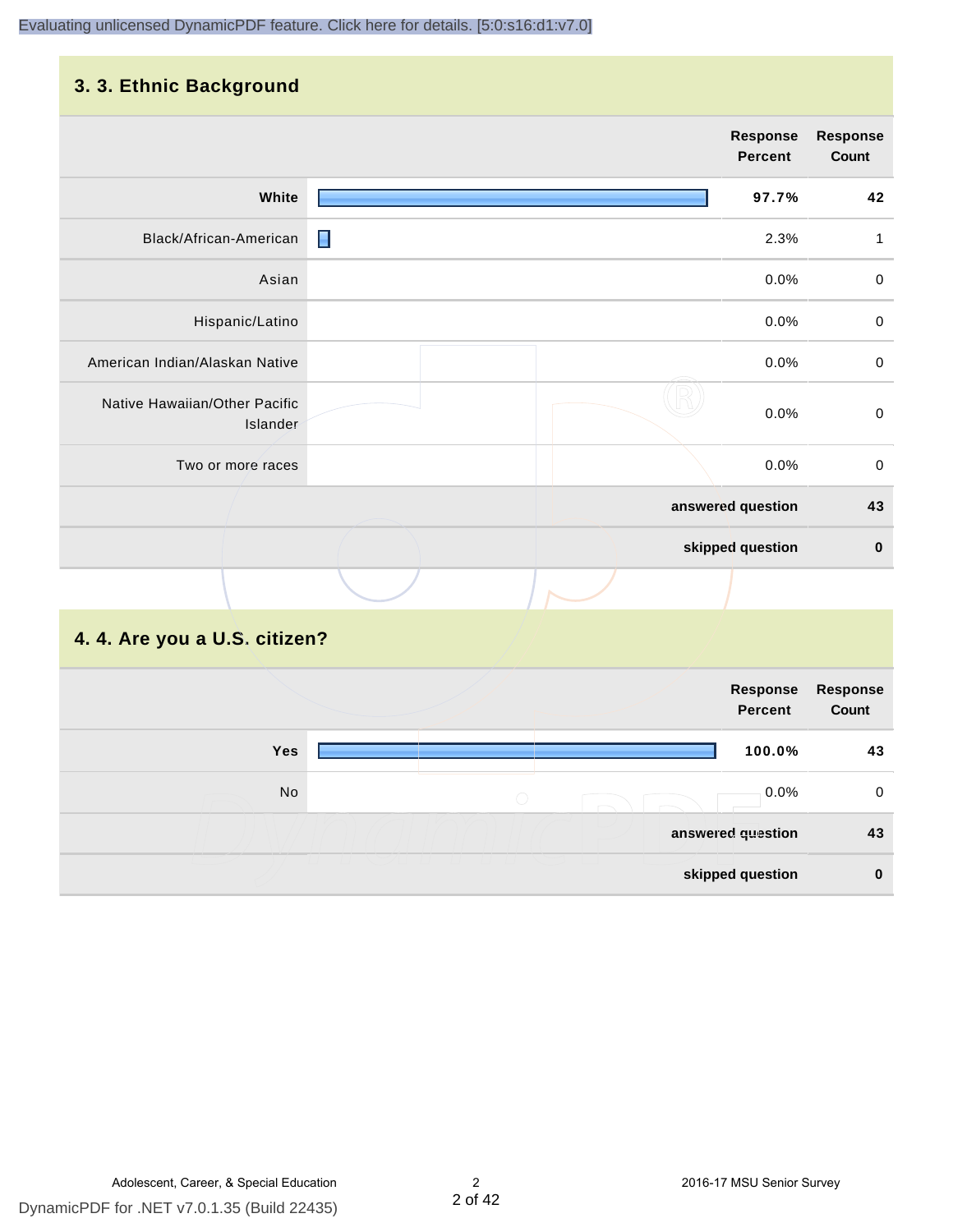# **5. 5. What is your residency classification at MSU? Response Response Percent Count In-state 72.1% 31** Out-of-state 27.9% 12 International 0.0% 0 **answered question 43 skipped question 0** DynamicPDF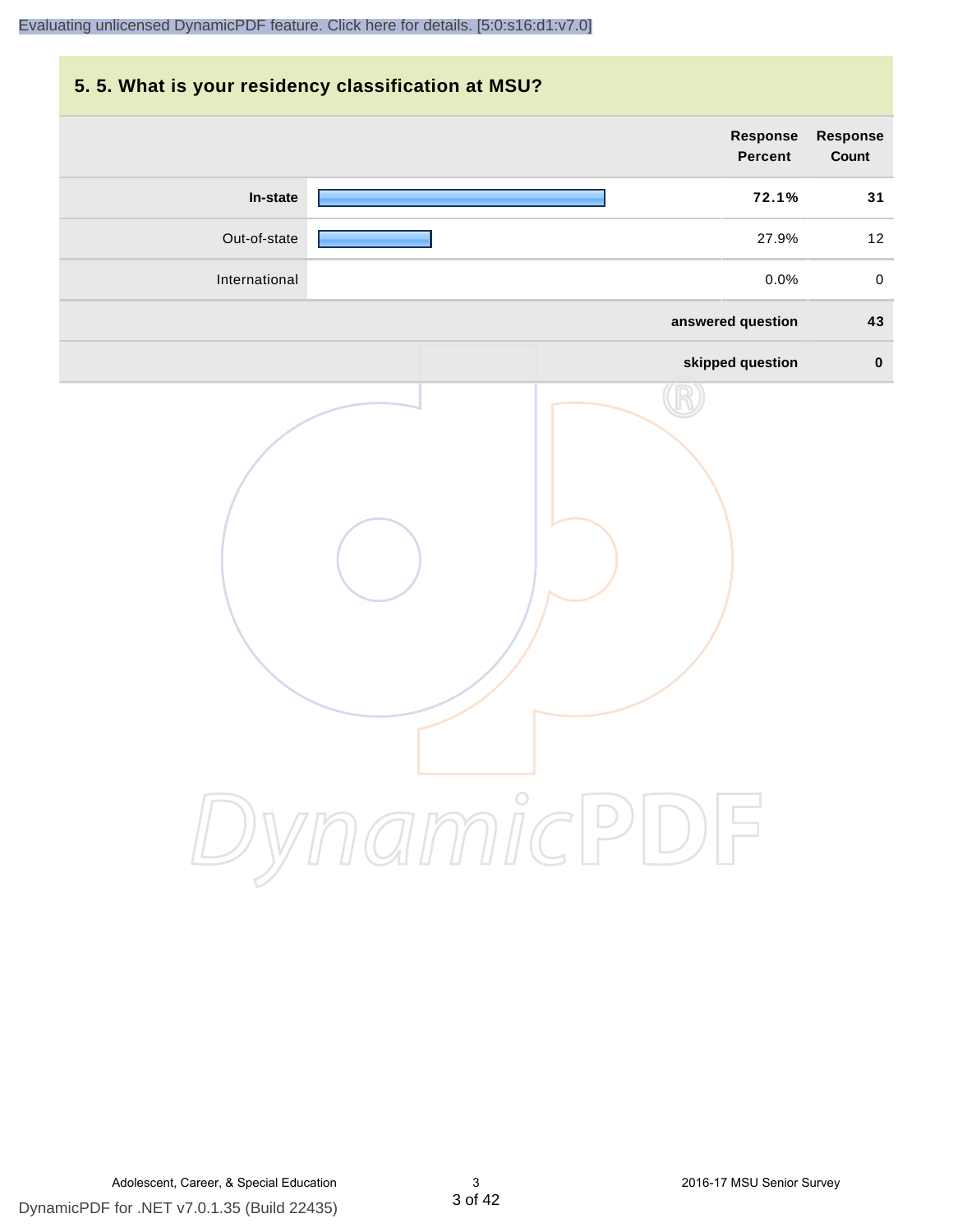|              |                   | 5.5. What is your residency classification at MSU? |
|--------------|-------------------|----------------------------------------------------|
| 43           | answered question |                                                    |
| $\mathbf{0}$ | skipped question  |                                                    |

#### **6. 6. Age**

|               |  | Response<br>Percent | <b>Response</b><br>Count |
|---------------|--|---------------------|--------------------------|
| 24 or younger |  | 81.4%               | 35                       |
| 25-34         |  | 11.6%               | $\sqrt{5}$               |
| $35 - 44$     |  | 7.0%                | 3                        |
| 45 or older   |  | $0.0\%$             | $\mathbf 0$              |
|               |  | answered question   | 43                       |
|               |  | skipped question    | $\mathbf 0$              |

#### **7. 7. Has either of your parents received a bachelor's degree?**

|     | Response<br><b>Percent</b> | Response<br>Count |
|-----|----------------------------|-------------------|
| Yes | 51.2%                      | 22                |
| No  | 48.8%                      | 21                |
|     | answered question          | 43                |
|     | skipped question           | $\bf{0}$          |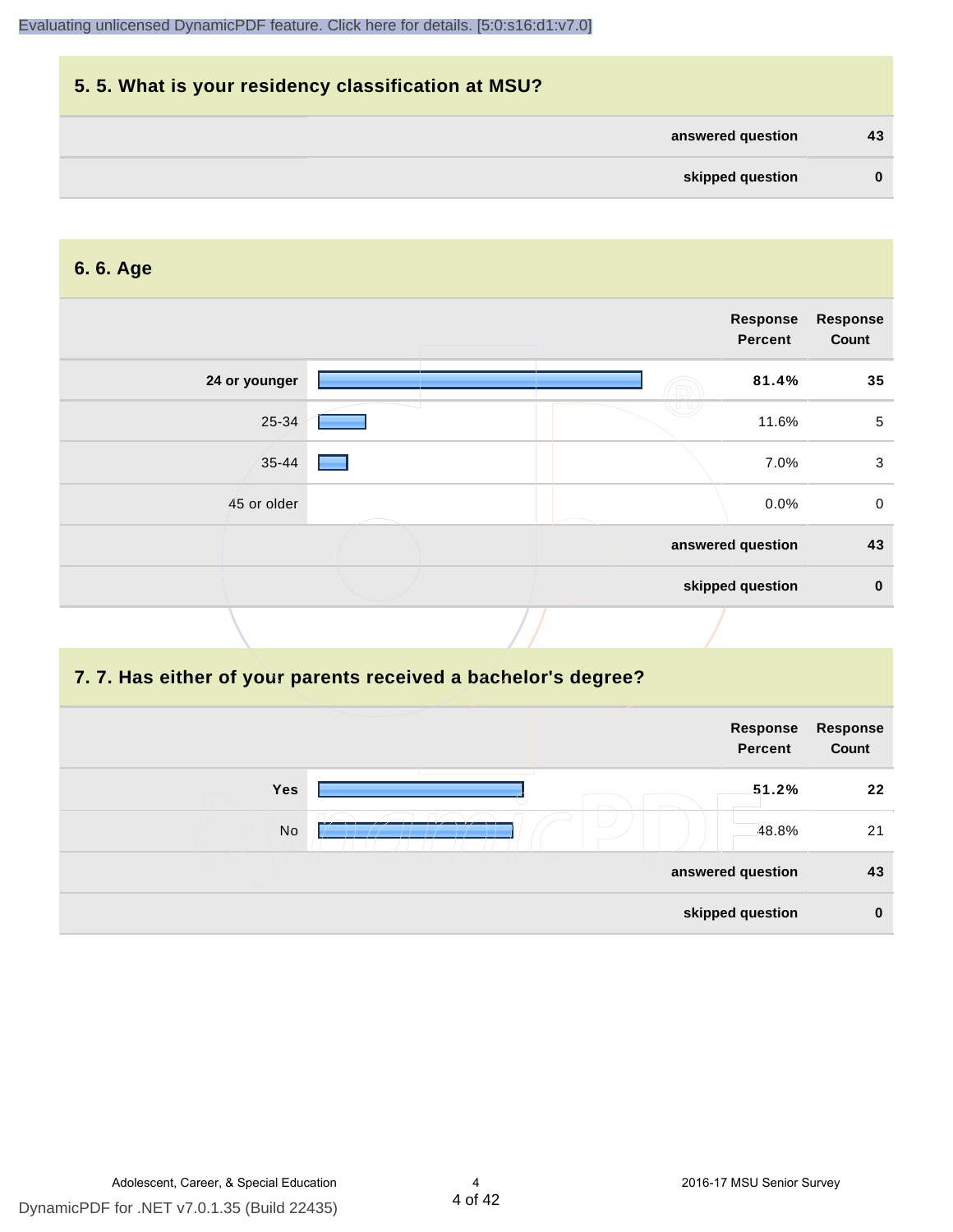#### **8. 8. Has either of your parents received a degree from MSU?**



| 9.9. What was your original entry status to MSU?    |                                   |                          |
|-----------------------------------------------------|-----------------------------------|--------------------------|
|                                                     | <b>Response</b><br><b>Percent</b> | <b>Response</b><br>Count |
| Freshman                                            | 58.1%                             | 25                       |
| Transfer from community<br>college/technical school | 37.2%                             | 16                       |
| Transfer from 4-yr institution                      | 4.7%                              | 2                        |
|                                                     | answered question                 | 43                       |
|                                                     | skipped question                  | $\mathbf 0$              |

**10. 10. How many credits were transferred?**

| <b>Response</b><br>Count | Response<br><b>Percent</b> |             |
|--------------------------|----------------------------|-------------|
| 1                        | 5.6%                       | 12 or fewer |
| 6                        | 33.3%                      | $13 - 30$   |
| $\overline{a}$           | 22.2%                      | $31 - 60$   |
| $\overline{7}$           | 38.9%                      | Over 60     |
| 18                       | answered question          |             |
| 25                       | skipped question           |             |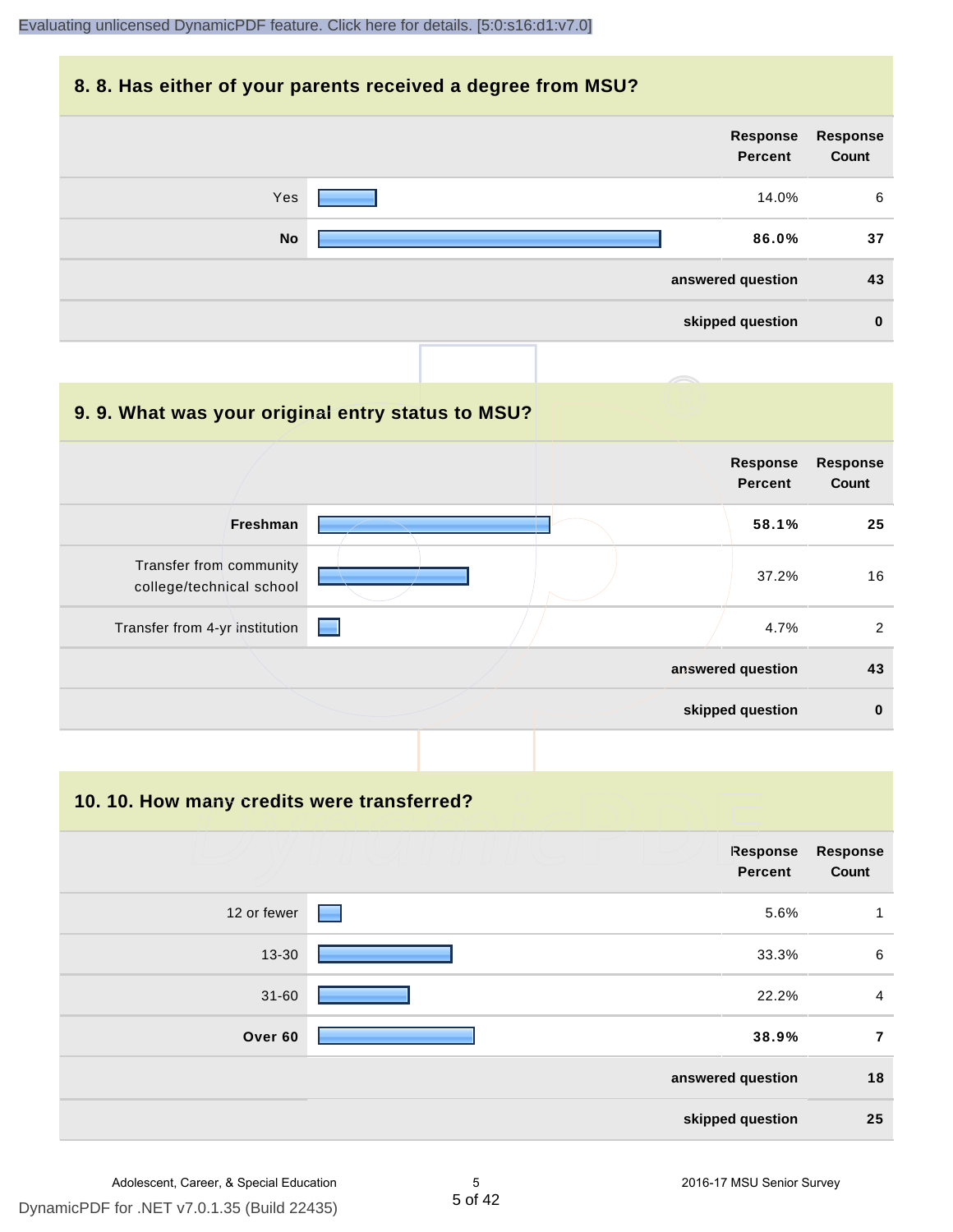#### **11. 11. Approximately what percent of your University Studies (general education) classes did you take at MSU?**

|                                                      |   |  | Response<br><b>Percent</b>        | <b>Response</b><br>Count |
|------------------------------------------------------|---|--|-----------------------------------|--------------------------|
| <b>Under 25%</b>                                     |   |  | 50.0%                             | $\boldsymbol{9}$         |
| 25-49%                                               |   |  | 22.2%                             | $\overline{4}$           |
| 50-74%                                               |   |  | 22.2%                             | $\overline{4}$           |
| 75-100%                                              |   |  | 5.6%                              | $\mathbf{1}$             |
|                                                      |   |  | answered question                 | 18                       |
|                                                      |   |  | skipped question                  | 25                       |
|                                                      |   |  |                                   |                          |
| 12. 12. What has been your attendance status at MSU? |   |  |                                   |                          |
|                                                      |   |  | <b>Response</b><br><b>Percent</b> | <b>Response</b><br>Count |
| <b>Primarily full-time</b>                           |   |  | 97.7%                             | 42                       |
| Primarily part-time                                  | Π |  | 2.3%                              | $\mathbf{1}$             |
|                                                      |   |  | answered question                 | 43                       |
|                                                      |   |  | skipped question                  | $\bf{0}$                 |
|                                                      |   |  |                                   |                          |

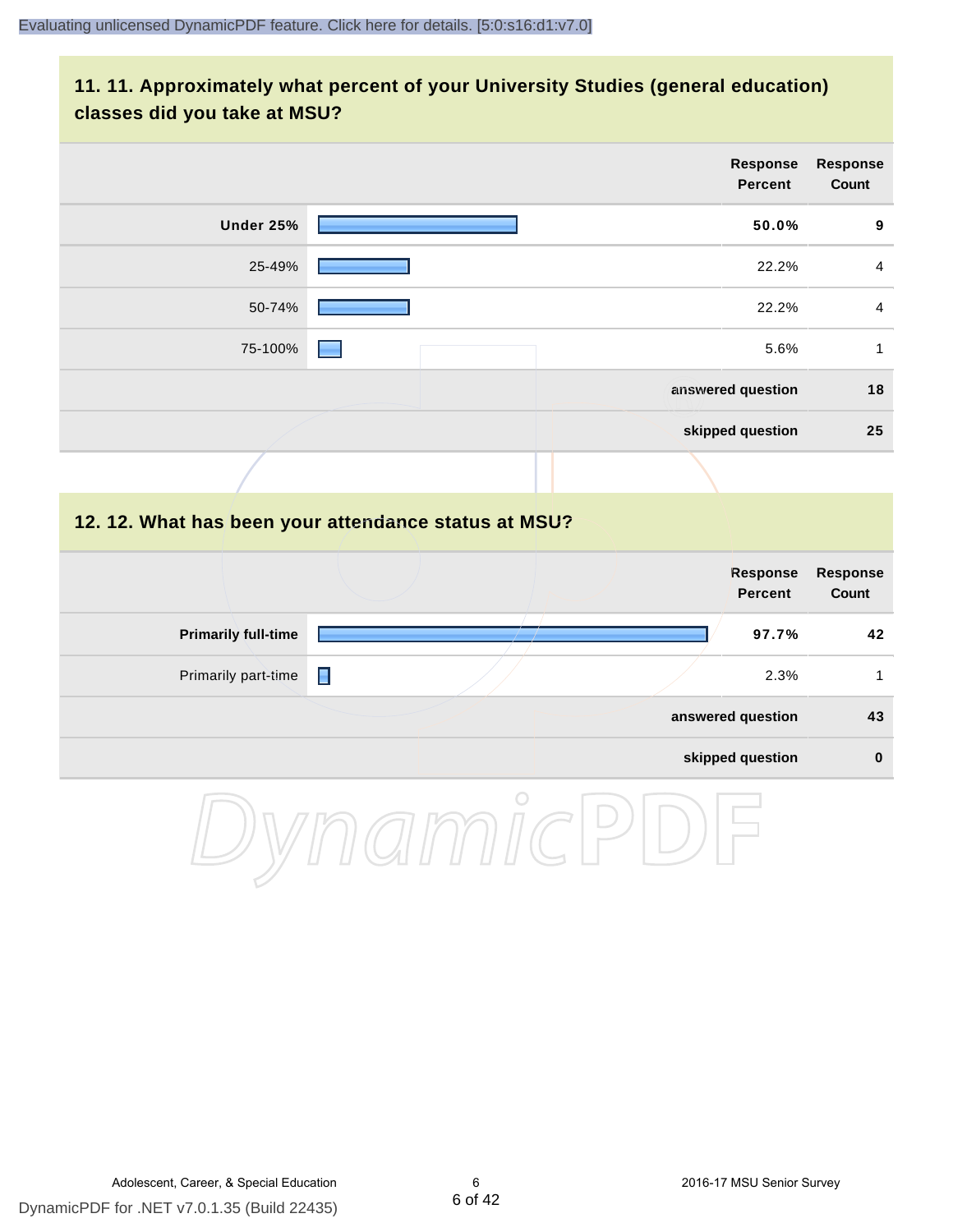#### **13. 13. In which Residential College are you a member?**

|                            |                | <b>Response</b><br><b>Percent</b> | <b>Response</b><br>Count  |
|----------------------------|----------------|-----------------------------------|---------------------------|
| Do not know                |                | 11.9%                             | $\sqrt{5}$                |
| <b>Clark College</b>       |                | 21.4%                             | $\boldsymbol{9}$          |
| Elizabeth College          |                | 11.9%                             | $\sqrt{5}$                |
| Franklin-Springer Colleges |                | 14.3%                             | $\,6\,$                   |
| <b>Hart College</b>        |                | 9.5%                              | $\overline{4}$            |
| <b>Hester College</b>      | $\blacksquare$ | 2.4%                              | $\mathbf{1}$              |
| Regents College            |                | 7.1%                              | $\ensuremath{\mathsf{3}}$ |
| <b>Richmond College</b>    |                | 14.3%                             | $\,6\,$                   |
| White College              |                | 7.1%                              | $\sqrt{3}$                |
|                            |                | answered question                 | 42                        |
|                            |                | skipped question                  | 1                         |

DynamicPDF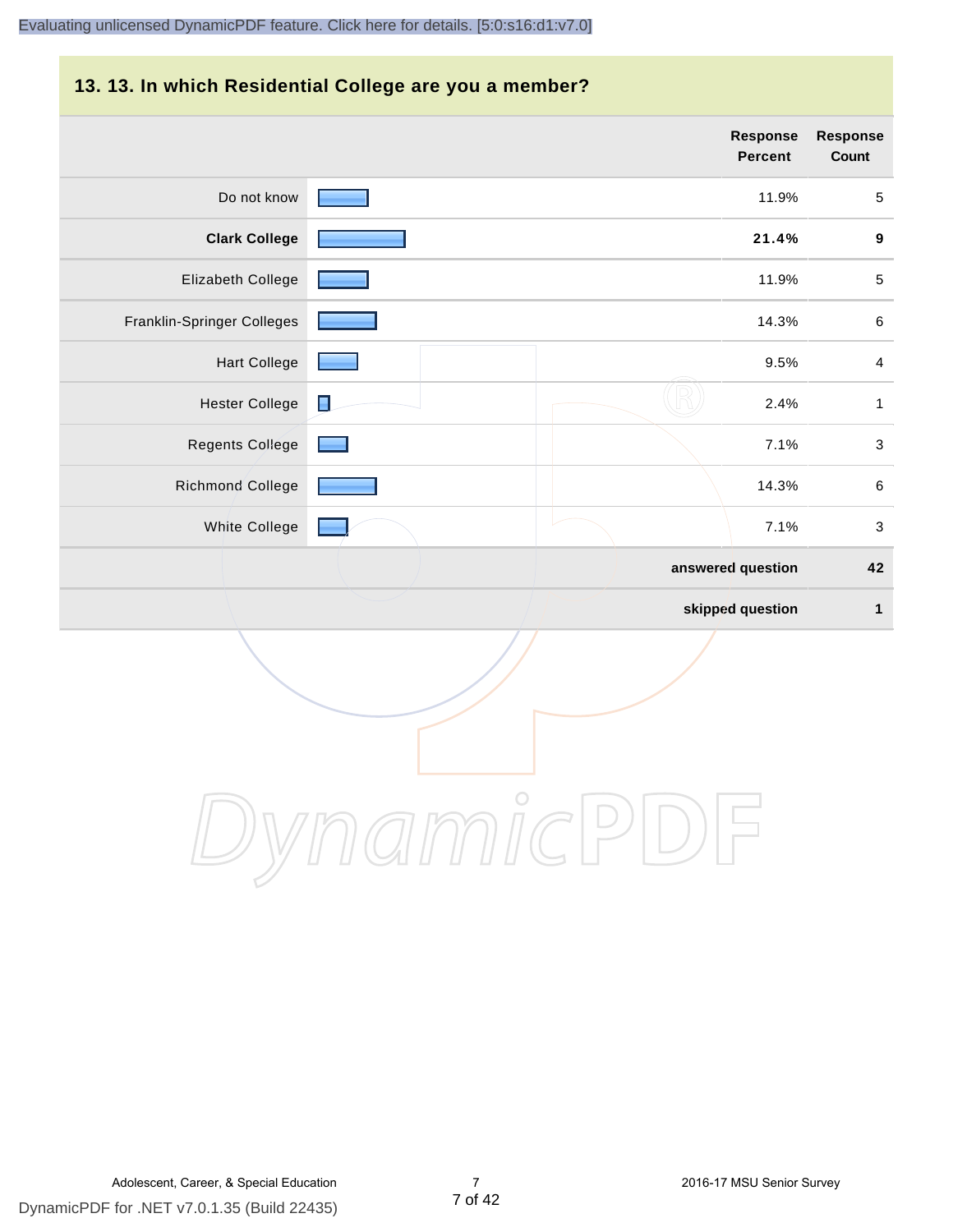# **13. 13. In which Residential College are you a member? answered question 42 skipped question 1**

# **14. 14. Have you ever received any type of Financial Aid while at MSU? (scholarships, grants, work-study, etc.)**



#### **15. 15. How many years will it take you to complete your degree from the point of your initial enrollment in college (including any time at a previous institution)?**

|               |            | <b>Response</b><br>Percent | <b>Response</b><br>Count |
|---------------|------------|----------------------------|--------------------------|
| Two           |            | 9.3%                       | $\overline{4}$           |
| Three         | $\bigcirc$ | 7.0%                       | $\mathbf{3}$             |
| Four          |            | 44.2%                      | 19                       |
| Five          |            | 30.2%                      | 13                       |
| Six           | ۰          | 4.7%                       | $\overline{2}$           |
| More than six | a se       | 4.7%                       | $\overline{2}$           |
|               |            | answered question          | 43                       |
|               |            | skipped question           | $\pmb{0}$                |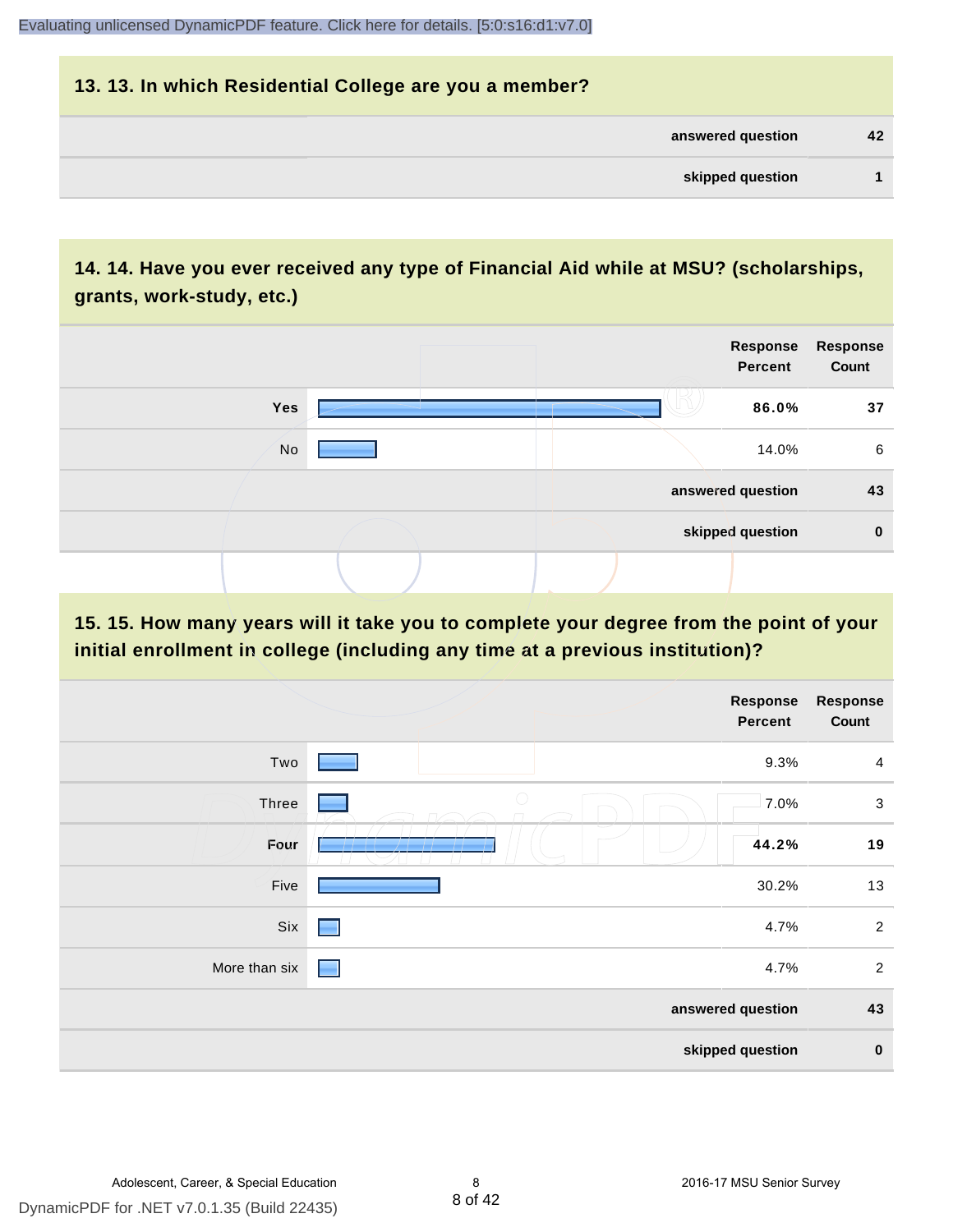#### **16. 16. In what range does your grade point average fall?**

|                | <b>Response</b><br>Percent | Response<br>Count |
|----------------|----------------------------|-------------------|
| Less than 2.00 | 0.0%                       | $\pmb{0}$         |
| 2.00-2.50      | 0.0%                       | $\pmb{0}$         |
| $2.51 - 3.00$  | 7.0%                       | $\sqrt{3}$        |
| $3.01 - 3.50$  | 44.2%                      | 19                |
| $3.51 - 4.00$  | 48.8%                      | 21                |
|                | answered question          | 43                |
|                | skipped question           | $\pmb{0}$         |
|                |                            |                   |

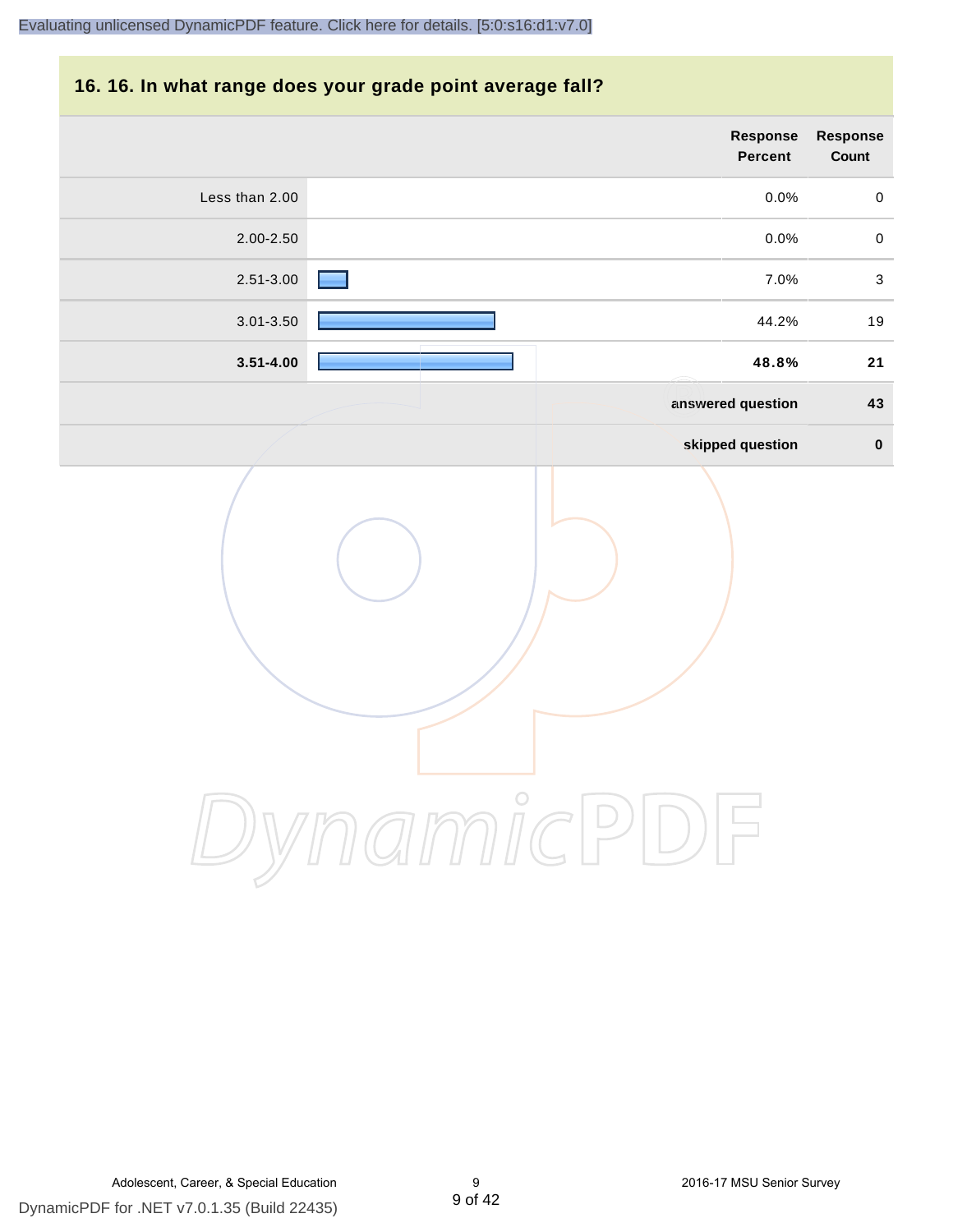|                                                          |                | <b>Response</b><br><b>Percent</b> | <b>Response</b><br><b>Count</b> |
|----------------------------------------------------------|----------------|-----------------------------------|---------------------------------|
| Accounting                                               |                | 0.0%                              | $\pmb{0}$                       |
| Advertising                                              |                | 0.0%                              | $\boldsymbol{0}$                |
| Agricultural Science & Technology<br>(associate's)       |                | 0.0%                              | $\pmb{0}$                       |
| Agricultural Science (bachelor's)                        |                | 0.0%                              | $\mathbf 0$                     |
| Animal Technology/Animal-Equine                          |                | 0.0%                              | $\mathbf 0$                     |
| Animal Technology/Vet Tech,<br>Pre-Vet                   |                | 0.0%                              | $\mathbf 0$                     |
| <b>Applied Physics</b>                                   |                | 0.0%                              | $\mathbf 0$                     |
| Art                                                      |                | 0.0%                              | $\mathbf 0$                     |
| <b>Athletic Training</b>                                 |                | 0.0%                              | $\pmb{0}$                       |
| Biology                                                  |                | 0.0%                              | $\boldsymbol{0}$                |
| <b>Business Administration</b><br>(associate's)          |                | 0.0%                              | $\pmb{0}$                       |
| <b>Business Administration</b><br>(bachelor's)           | $\bigcirc$     | 0.0%                              | $\boldsymbol{0}$                |
| <b>Career &amp; Technical Education</b><br>(associate's) | $\blacksquare$ | 2.3%                              | $\mathbf{1}$                    |
| Career & Technical Education<br>(bachelor's)             |                | 4.7%                              | $\overline{2}$                  |
| Chemistry                                                |                | 0.0%                              | $\pmb{0}$                       |
| Civil Engineering Technology<br>(associate's)            |                | 0.0%                              | $\pmb{0}$                       |
|                                                          |                | answered question                 | 43                              |
|                                                          |                | skipped question                  | $\pmb{0}$                       |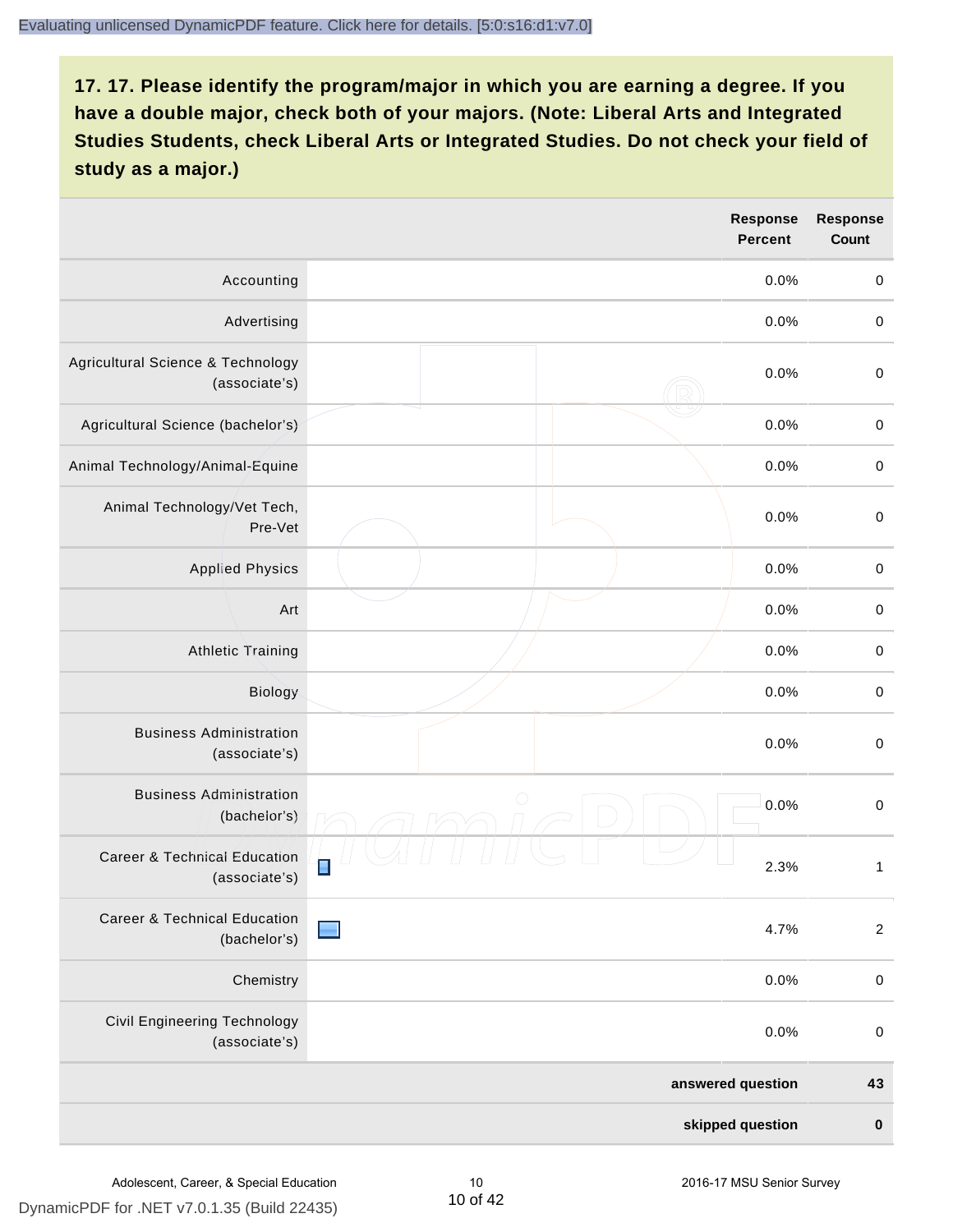| <b>Civil Engineering Technology</b><br>(bachelor's) |                   | $\mathbf 0$<br>0.0% |
|-----------------------------------------------------|-------------------|---------------------|
| <b>Communication Disorders</b>                      |                   | 0.0%<br>$\mathbf 0$ |
| <b>Community Health</b>                             |                   | 0.0%<br>$\pmb{0}$   |
| <b>Computer Information Systems</b>                 |                   | 0.0%<br>$\pmb{0}$   |
| <b>Computer Science</b>                             |                   | 0.0%<br>$\mathbf 0$ |
| Creative Writing (BFA)                              |                   | 0.0%<br>$\mathbf 0$ |
| <b>Criminal Justice</b>                             |                   | 0.0%<br>$\mathbf 0$ |
| Economics                                           |                   | 0.0%<br>$\pmb{0}$   |
| <b>Electromechanical Engineering</b><br>Technology  |                   | 0.0%<br>$\mathbf 0$ |
| <b>Elementary School Education</b>                  | 16.3%             | $\boldsymbol{7}$    |
| Engineering Graphics & Design                       |                   | 0.0%<br>$\pmb{0}$   |
| <b>Engineering Physics</b>                          |                   | 0.0%<br>$\pmb{0}$   |
| English                                             |                   | 0.0%<br>$\pmb{0}$   |
| English Education (TESOL)                           | $\bigcirc$        | 0.0%<br>$\mathbf 0$ |
| <b>Exercise Science</b>                             |                   | 0.0%<br>$\mathbf 0$ |
| Finance                                             |                   | 0.0%<br>$\,0\,$     |
| French                                              |                   | 0.0%<br>$\mathbf 0$ |
| General Studies (associate's)                       |                   | 0.0%<br>$\mathbf 0$ |
| Geosciences                                         |                   | 0.0%<br>$\mathbf 0$ |
| German                                              |                   | 0.0%<br>$\mathbf 0$ |
|                                                     | answered question | 43                  |
|                                                     | skipped question  | $\pmb{0}$           |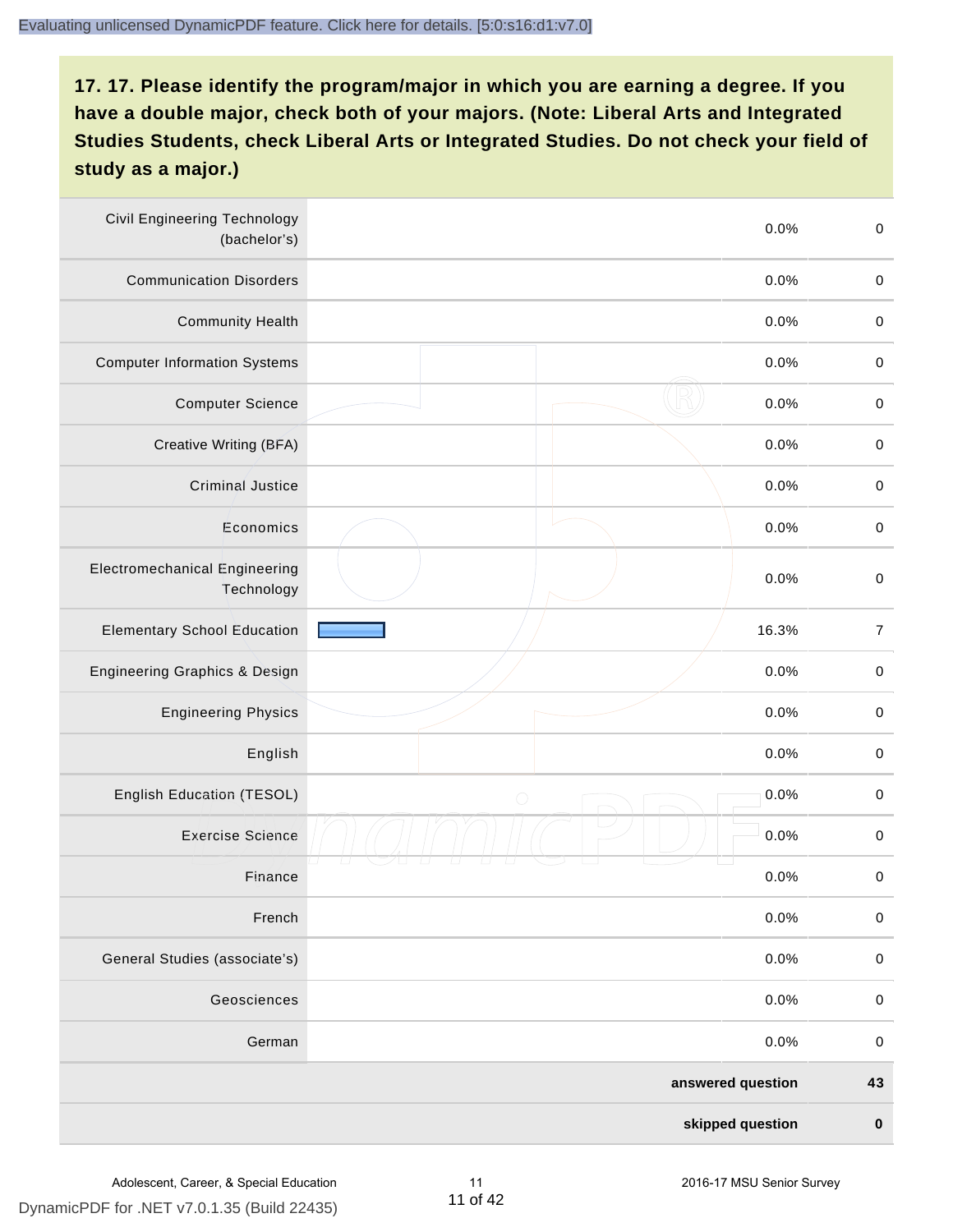| <b>Graphic Communications Media</b>            |                | 0.0%              | $\mathbf 0$      |
|------------------------------------------------|----------------|-------------------|------------------|
| Health & Physical Education                    | <b>Service</b> | 4.7%              | $\boldsymbol{2}$ |
| <b>Health Information Administration</b>       |                | 0.0%              | $\pmb{0}$        |
| History                                        |                | 0.0%              | $\mathbf 0$      |
| <b>Industrial Technology</b><br>(associate's)  |                | 0.0%              | $\mathbf 0$      |
| Integrated Studies (BIS)                       |                | 0.0%              | $\mathbf 0$      |
| Interdisciplinary Early Childhood<br>Education |                | 0.0%              | $\mathbf 0$      |
| <b>Interior Design</b>                         |                | 0.0%              | $\mathbf 0$      |
| <b>International Business</b>                  |                | 0.0%              | $\mathbf 0$      |
| <b>International Studies</b>                   |                | 0.0%              | $\mathbf 0$      |
| Japanese                                       |                | 0.0%              | $\pmb{0}$        |
| Journalism                                     |                | 0.0%              | $\,0\,$          |
| Learning & Behavior Disorders                  |                | 30.2%             | 13               |
| <b>Liberal Arts</b>                            | $\bigcirc$     | 0.0%              | $\mathbf 0$      |
| Logistics & Supply Chain<br>Management         | Ė              | 2.3%              | $\mathbf{1}$     |
| Management                                     |                | 0.0%              | $\pmb{0}$        |
| <b>Manufacturing Technology</b>                |                | 0.0%              | $\pmb{0}$        |
| Marketing                                      |                | 0.0%              | $\mathbf 0$      |
| Mathematics                                    | $\blacksquare$ | 2.3%              | $\mathbf{1}$     |
|                                                |                | answered question | 43               |
|                                                |                | skipped question  | $\mathbf 0$      |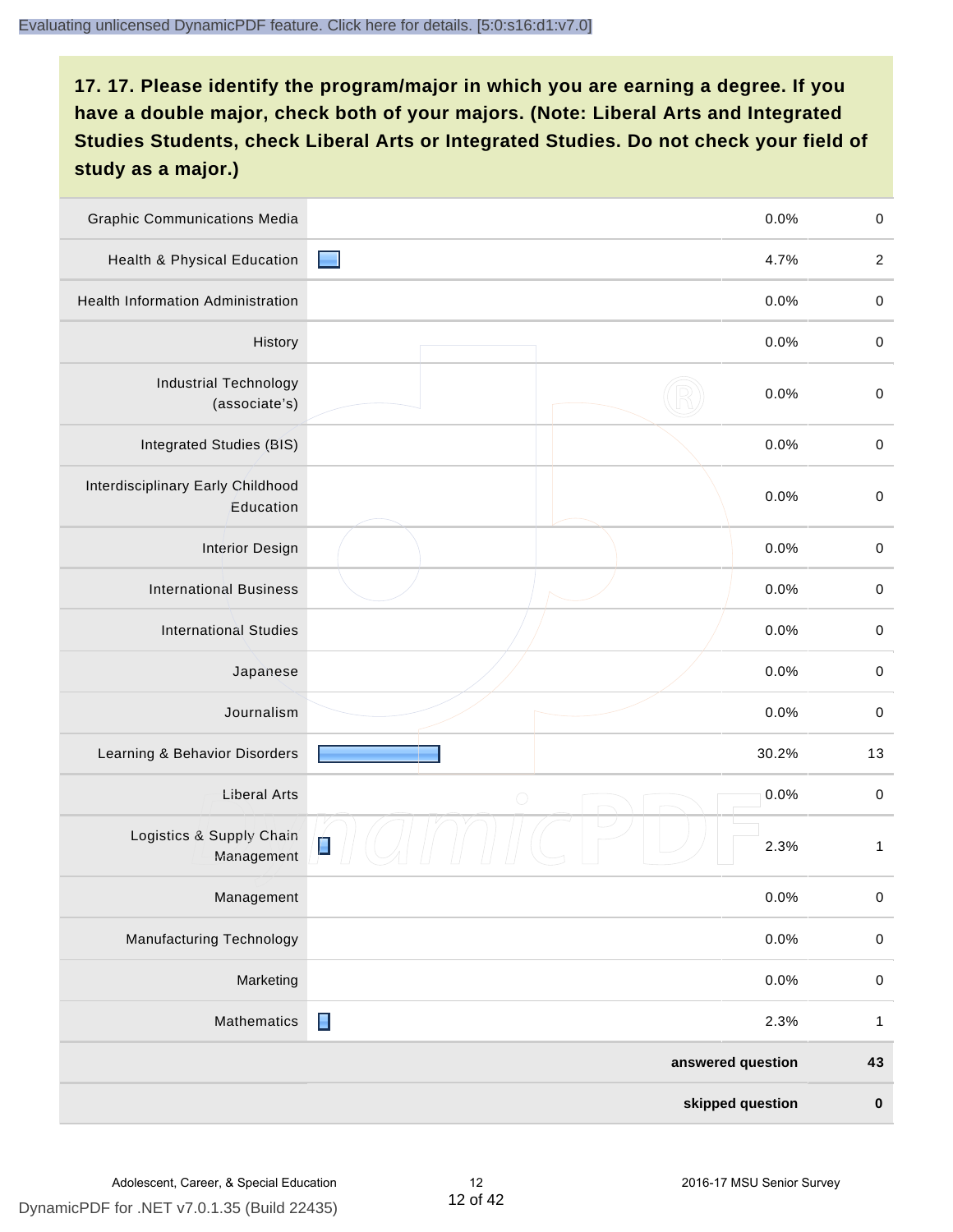| <b>Middle School Education</b>            |            | 62.8%             | 27          |
|-------------------------------------------|------------|-------------------|-------------|
| Music                                     |            | 0.0%              | $\pmb{0}$   |
| <b>Music Business</b>                     |            | 0.0%              | $\mathbf 0$ |
| Nonprofit Leadership Studies              |            | 0.0%              | $\pmb{0}$   |
| Nursing                                   |            | 0.0%              | $\pmb{0}$   |
| Nursing/RN to BSN                         |            | 0.0%              | $\,0\,$     |
| Nutrition, Dietetics, & Food Mgmt         |            | 0.0%              | $\pmb{0}$   |
| Occupational Safety and Health            |            | 0.0%              | $\mathbf 0$ |
| Organizational Communication              |            | 0.0%              | $\pmb{0}$   |
| Philosophy                                |            | 0.0%              | $\pmb{0}$   |
| Physics                                   |            | 0.0%              | $\,0\,$     |
| <b>Political Science</b>                  |            | 0.0%              | $\pmb{0}$   |
| Psychology                                |            | 0.0%              | $\mathbf 0$ |
| <b>Public Administration</b>              |            | 0.0%              | $\pmb{0}$   |
| <b>Public Relations</b>                   | $\bigcirc$ | 0.0%              | $\pmb{0}$   |
| <b>Recreation &amp; Leisure Services</b>  |            | 0.0%              | $\pmb{0}$   |
| Social Work                               |            | 0.0%              | $\pmb{0}$   |
| Sociology                                 |            | 0.0%              | $\mathbf 0$ |
| Spanish                                   |            | 0.0%              | $\mathbf 0$ |
| <b>Telecommunications Systems</b><br>Mgmt |            | 0.0%              | $\mathbf 0$ |
|                                           |            | answered question | 43          |
|                                           |            | skipped question  | $\pmb{0}$   |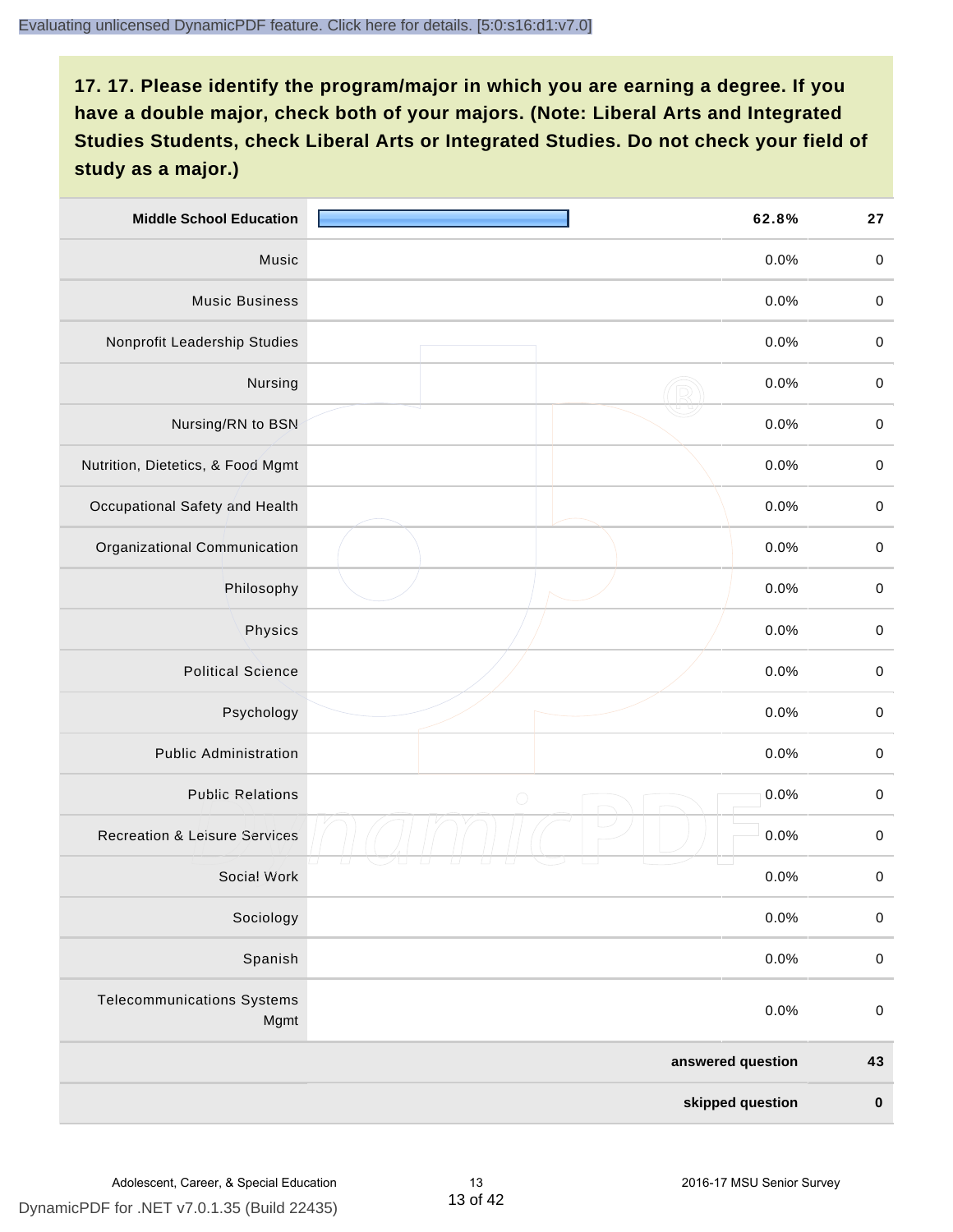| <b>Television Production</b>    | $0.0\%$           | 0  |
|---------------------------------|-------------------|----|
| Theatre                         | $0.0\%$           | 0  |
| Wildlife & Conservation Biology | $0.0\%$           | 0  |
|                                 | answered question | 43 |
|                                 | skipped question  | 0  |
|                                 | v v               |    |

#### **18. 20. What is the highest degree you eventually hope to receive?**

|                      |                | <b>Response</b><br><b>Percent</b> | <b>Response</b><br>Count |
|----------------------|----------------|-----------------------------------|--------------------------|
| Associate            | $\blacksquare$ | 2.3%                              | 1                        |
| <b>Baccalaureate</b> |                | 7.0%                              | 3                        |
| Graduate             |                | 74.4%                             | 32                       |
| Professional         |                | 16.3%                             | $\overline{7}$           |
|                      |                | answered question                 | 43                       |
|                      |                | skipped question                  | $\mathbf 0$              |
|                      |                |                                   |                          |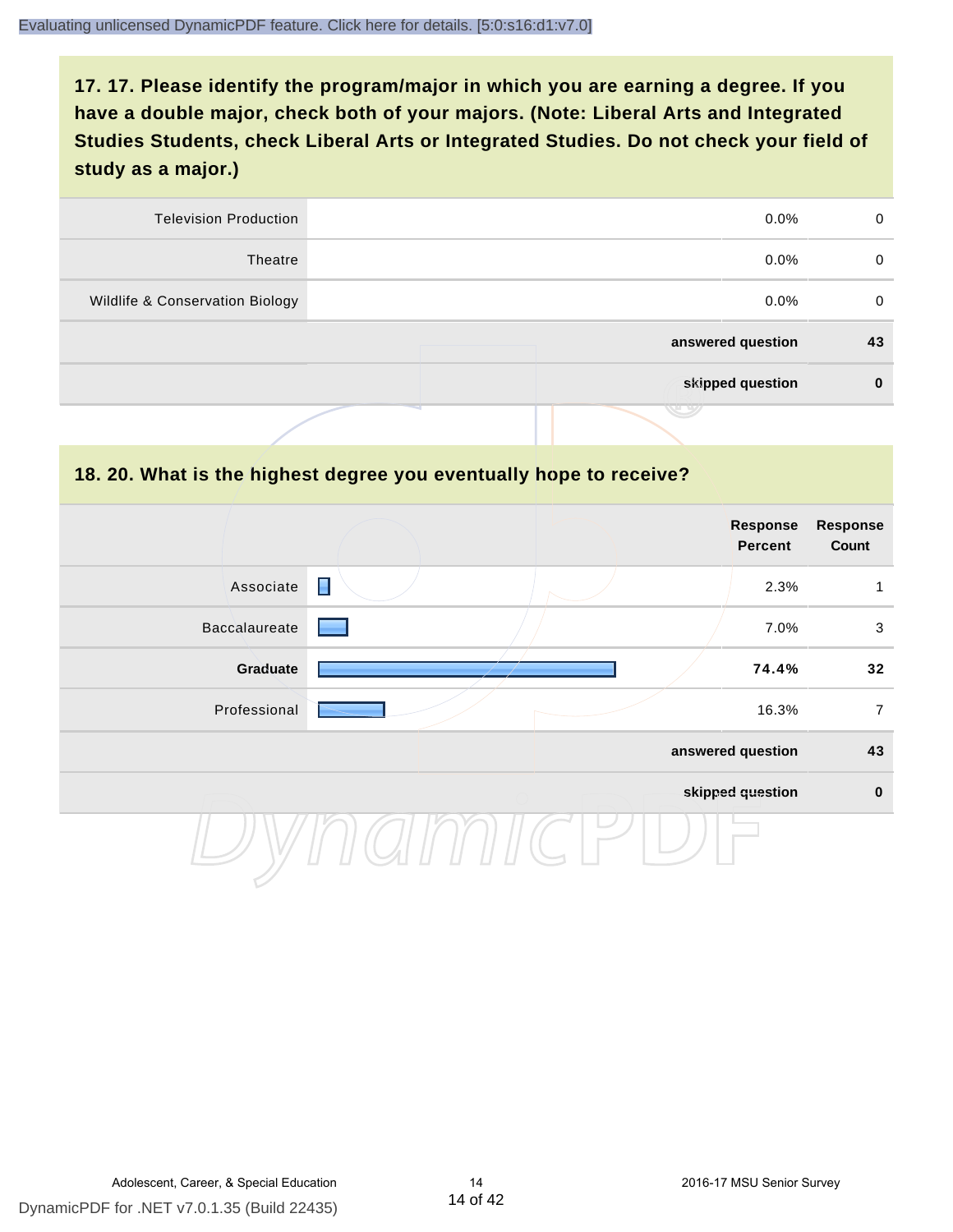| 19. 21. Which best describes your situation? |                                   |                          |
|----------------------------------------------|-----------------------------------|--------------------------|
|                                              | <b>Response</b><br><b>Percent</b> | <b>Response</b><br>Count |
| Did not change major/area                    | 53.5%                             | 23                       |
| Did not initially declare major/area         | 4.7%                              | 2                        |
| Changed major/area                           | 41.9%                             | 18                       |
|                                              | answered question                 | 43                       |
|                                              | skipped question                  | $\bf{0}$                 |
|                                              | DynamicPDF                        |                          |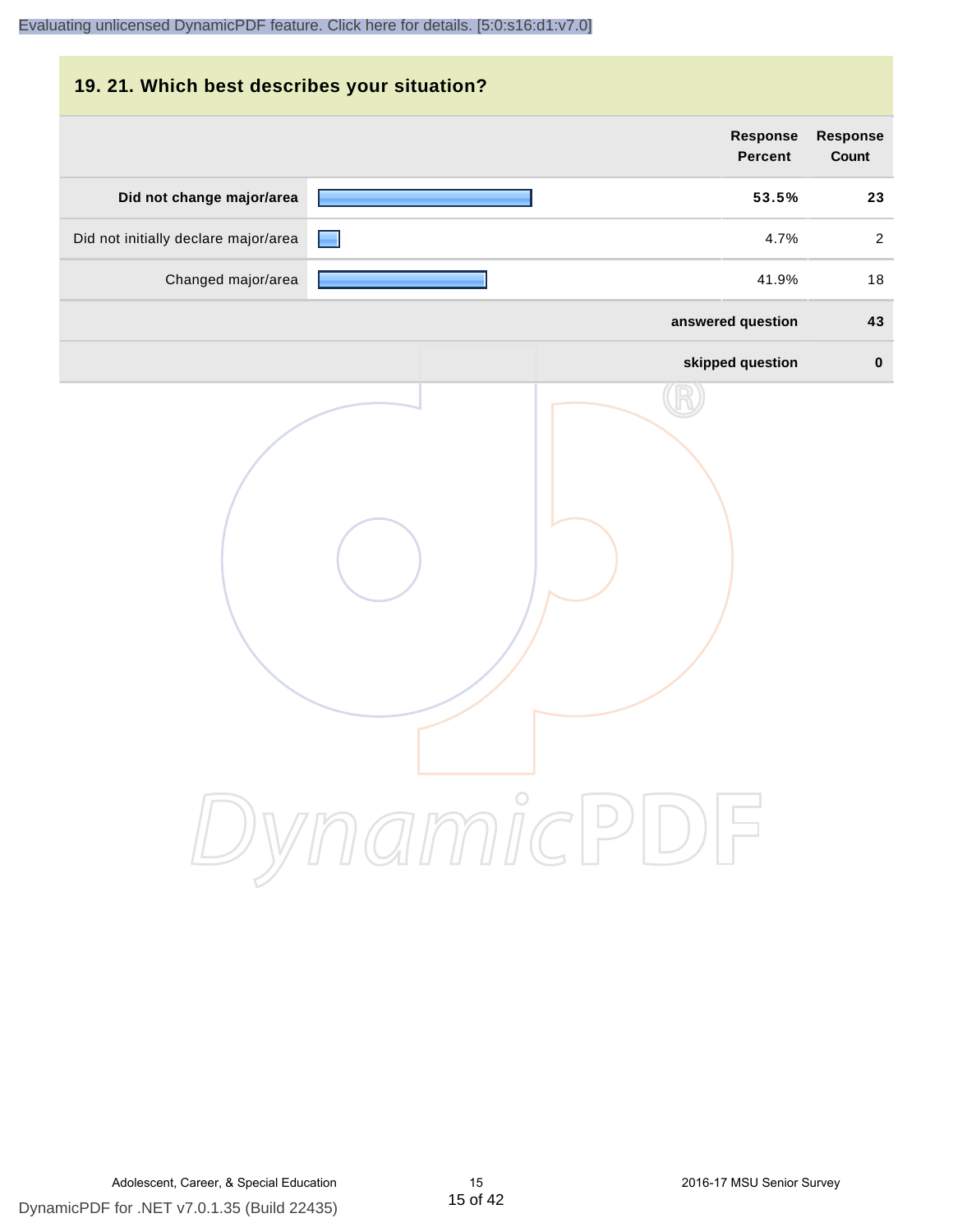# **19. 21. Which best describes your situation? answered question 43 skipped question 0**

# **20. 22. While school was in session during the past year, how many hours per week, on average, did you work for pay?**

|                    |                | Response<br>Percent | <b>Response</b><br>Count |
|--------------------|----------------|---------------------|--------------------------|
| Did not work       |                | 30.2%               | 13                       |
| Worked 1-10 hrs    |                | 14.0%               | $\,6\,$                  |
| Worked 11-20 hrs   |                | 30.2%               | 13                       |
| Worked 21-30 hrs   |                | 11.6%               | $\sqrt{5}$               |
| Worked 31-40 hrs   |                | 11.6%               | 5                        |
| Worked over 40 hrs | $\blacksquare$ | 2.3%                | 1                        |
|                    |                | answered question   | 43                       |
|                    |                | skipped question    | $\bf{0}$                 |

**21. 23. For the most part, were classes offered at times convenient to you?**

|            | Response<br>Percent | Response<br>Count |
|------------|---------------------|-------------------|
| <b>Yes</b> | 88.4%               | 38                |
| No         | 11.6%               | 5                 |
|            | answered question   | 43                |
|            | skipped question    | $\mathbf 0$       |

16 of 42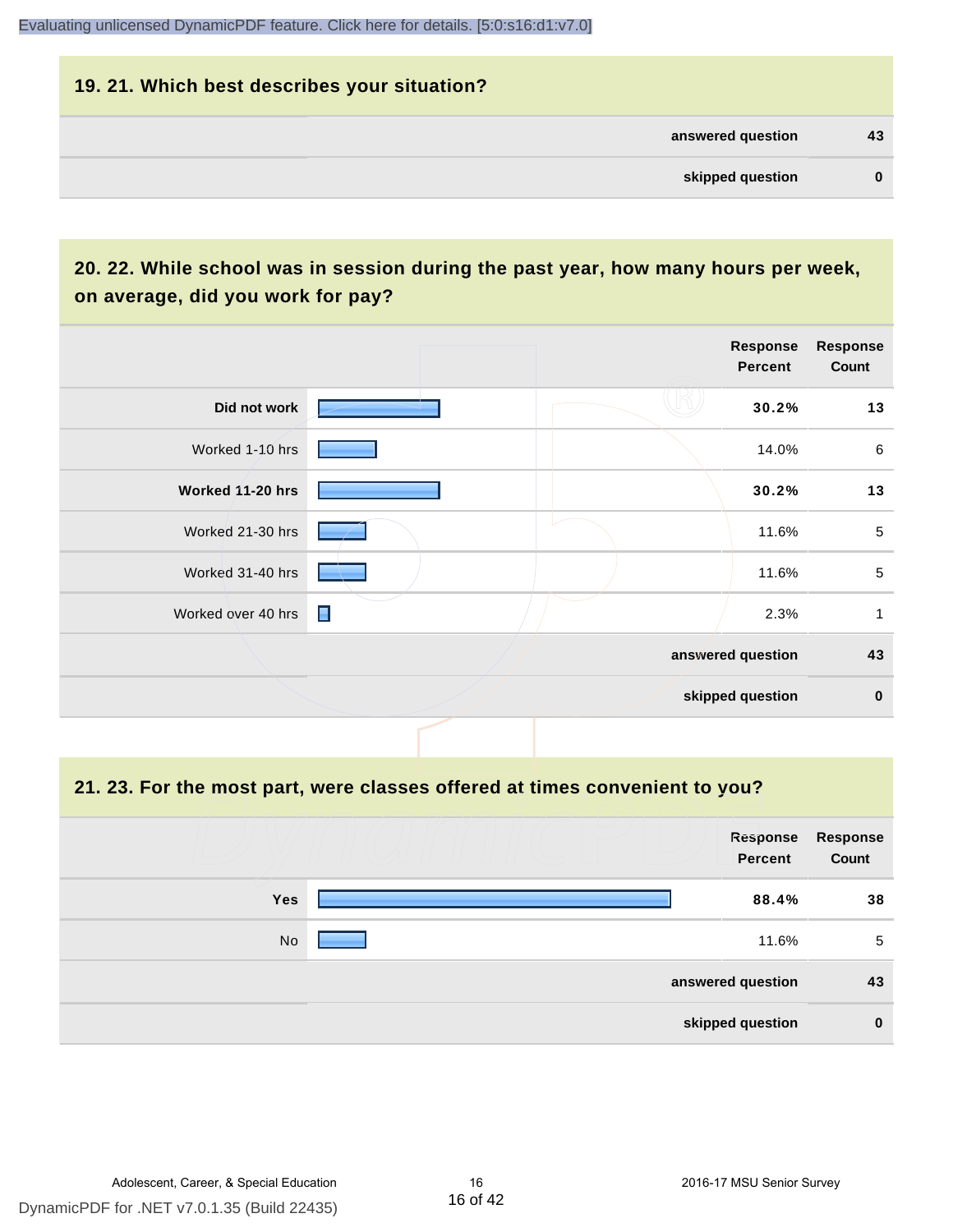#### **22. 24. What time would you have preferred?**

| <b>Response</b><br>Count | Response<br><b>Percent</b> |                |
|--------------------------|----------------------------|----------------|
| $\pmb{0}$                | 0.0%                       | Late afternoon |
| $\mathbf{1}$             | 20.0%                      | Evening        |
| $\mathbf 0$              | 0.0%                       | Weekend        |
| 4                        | 80.0%                      | During the day |
| $\mathbf 0$              | 0.0%                       | Online         |
| 5                        | answered question          |                |
| 38                       | skipped question           |                |
|                          |                            |                |

# **23. 25. Which best describes the location where you completed the majority of your courses?**

|                        |            | <b>Response</b><br><b>Percent</b> | <b>Response</b><br>Count |
|------------------------|------------|-----------------------------------|--------------------------|
| <b>Murray</b>          |            | 86.0%                             | 37                       |
| Paducah                |            | 7.0%                              | $\sqrt{3}$               |
| Ft. Campbell           |            | 0.0%                              | $\,0\,$                  |
| Madisonville           | $\bigcirc$ | 4.7%                              | $\sqrt{2}$               |
| Hopkinsville           | W.         | 0.0%                              | $\,0\,$                  |
| Henderson              |            | 0.0%                              | $\pmb{0}$                |
| Online                 | Е          | 2.3%                              | $\mathbf{1}$             |
| Other (please specify) |            | 0.0%                              | $\pmb{0}$                |
|                        |            | answered question                 | 43                       |
|                        |            | skipped question                  | $\pmb{0}$                |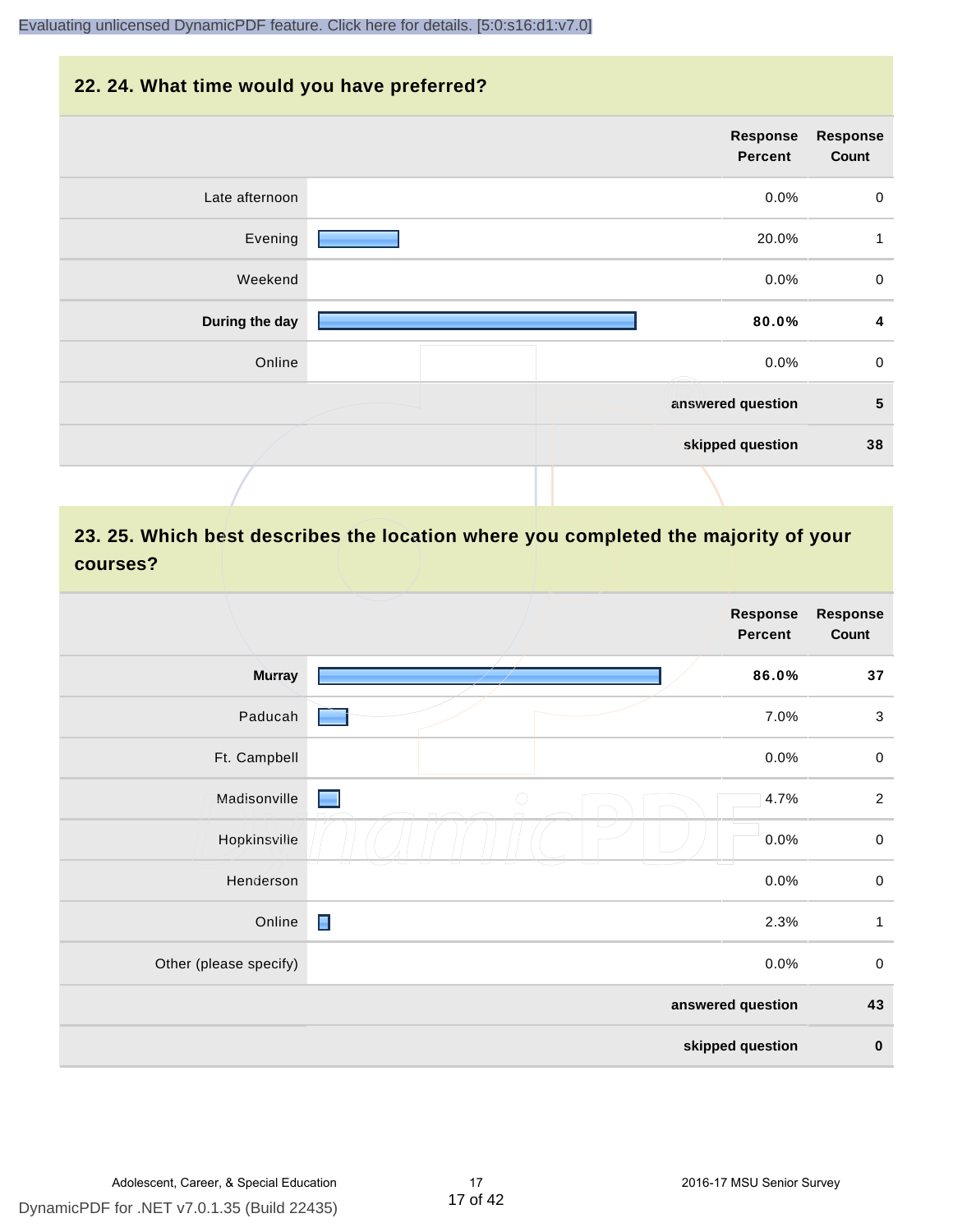#### **24. 26. Did you take any online courses while at Murray State?**

| Response<br>Count | Response<br>Percent |            |
|-------------------|---------------------|------------|
| 33                | 76.7%               | <b>Yes</b> |
| 10                | 23.3%               | No         |
| 43                | answered question   |            |
| $\bf{0}$          | skipped question    |            |
|                   |                     |            |

# **25. 27. Did it take you an extra semester or more to complete degree requirements at Murray State?**

| Response<br>Count | <b>Response</b><br>Percent |         |                        |  |
|-------------------|----------------------------|---------|------------------------|--|
| 19                | 44.2%                      |         | Yes                    |  |
| 24                | 55.8%                      |         | $\mathop{\mathsf{No}}$ |  |
| 43                | answered question          |         |                        |  |
| $\pmb{0}$         | skipped question           |         |                        |  |
|                   |                            | $\circ$ |                        |  |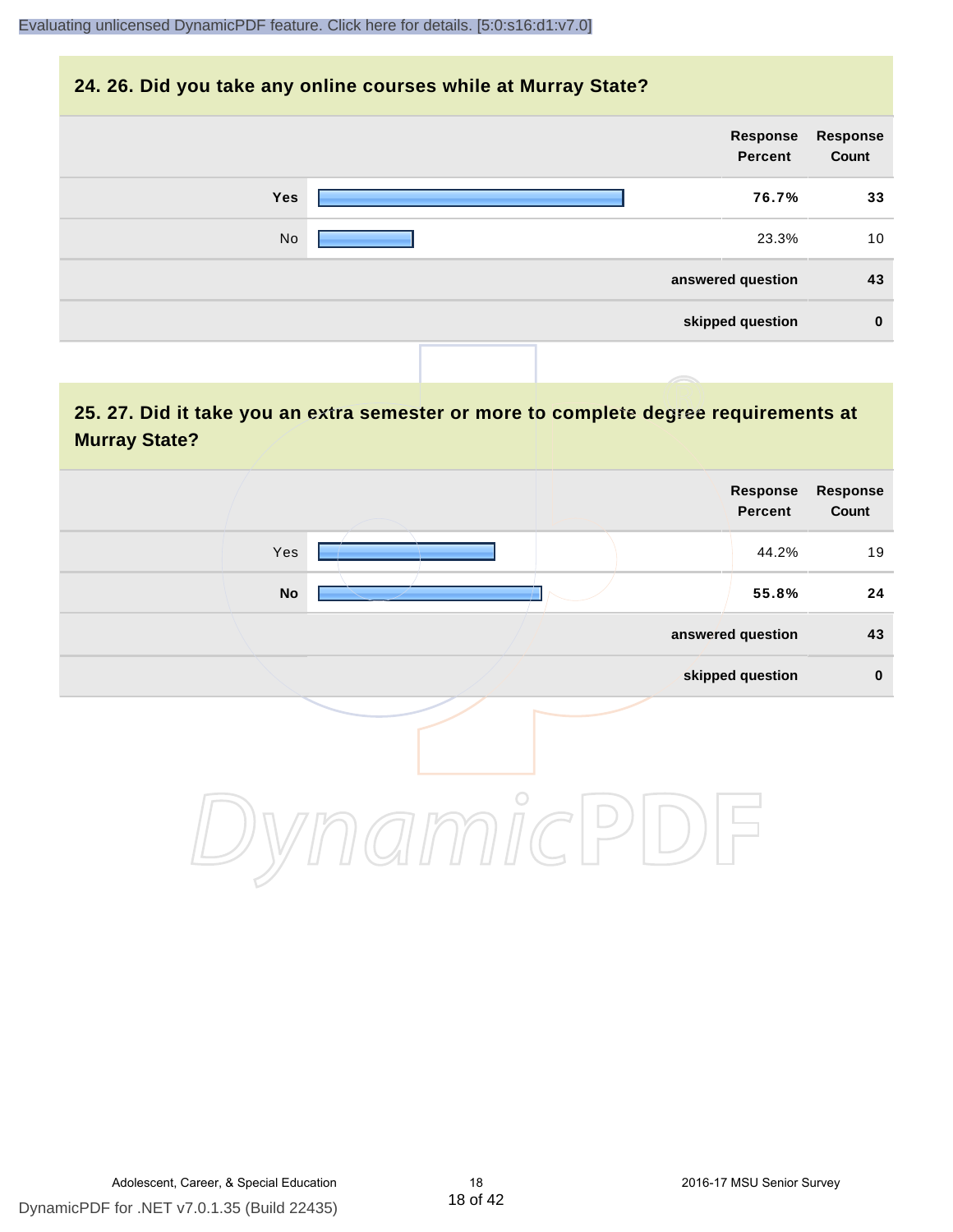#### **26. 28. Why did it take you an extra semester or more?**

|                                                                 | <b>Response</b><br><b>Percent</b> | Response<br>Count |
|-----------------------------------------------------------------|-----------------------------------|-------------------|
| Work obligation limited my<br>enrollment.                       | 15.8%                             | $\sqrt{3}$        |
| Family obligations limited my<br>enrollment.                    | 0.0%                              | $\mathbf 0$       |
| Tuition and other costs of<br>attendance limited my enrollment. | 5.3%                              | 1                 |
| A decision to change majors<br>added to my requirements.        | 36.8%                             | $\overline{7}$    |
| A required course or courses were<br>not offered.               | 21.1%                             | $\overline{4}$    |
| Credits were lost transferring to<br>Murray State.              | 15.8%                             | $\mathbf{3}$      |
| Other (please specify)                                          | 42.1%                             | 8                 |
|                                                                 | answered question                 | 19                |
|                                                                 | skipped question                  | 24                |
|                                                                 |                                   |                   |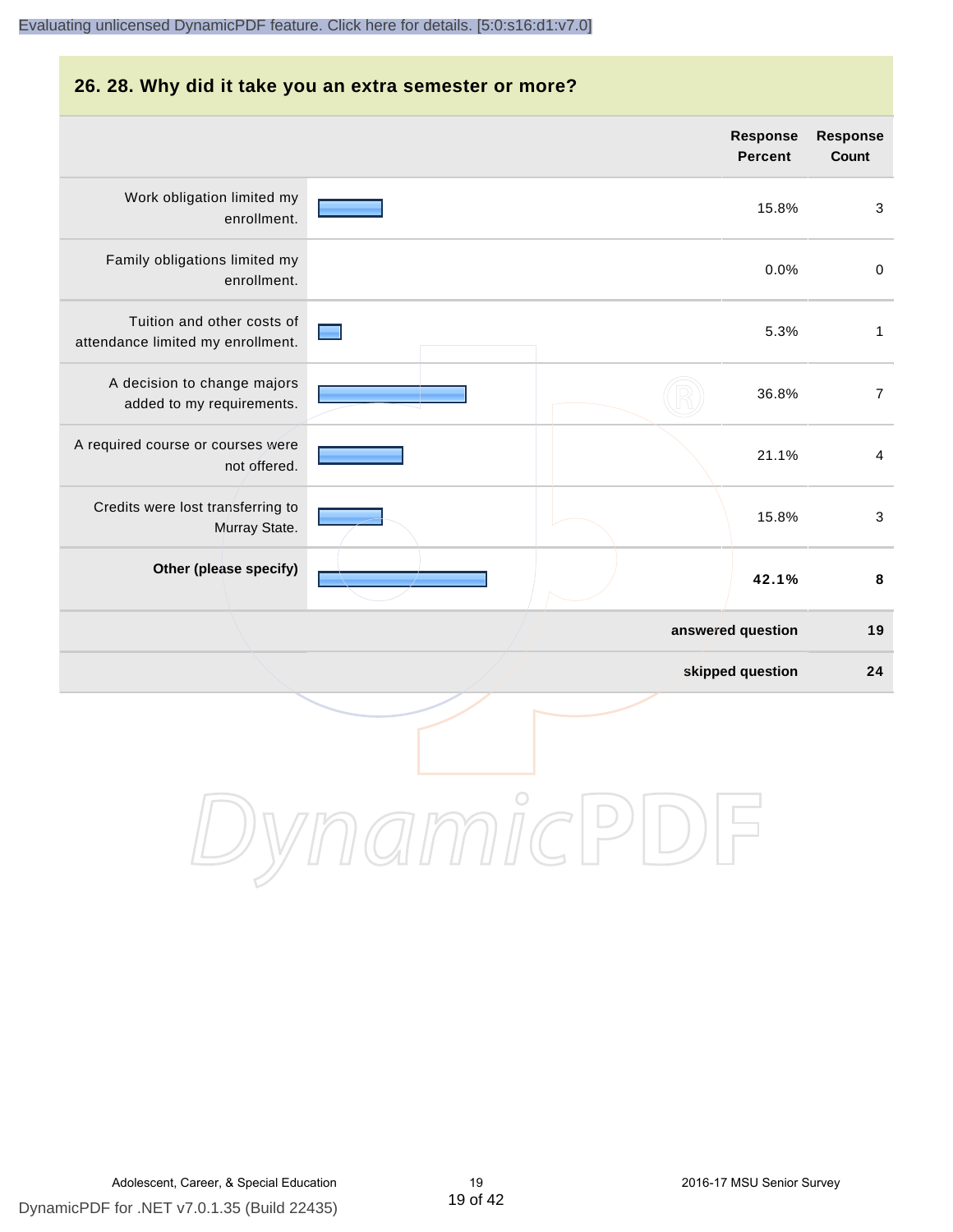

#### **27. 29. Did you have trouble getting any course(s) you needed while at Murray State?**

|                                                                            |                                                      | Response<br><b>Percent</b> | Response<br>Count |
|----------------------------------------------------------------------------|------------------------------------------------------|----------------------------|-------------------|
| Yes                                                                        |                                                      | 20.9%                      | 9                 |
| <b>No</b>                                                                  |                                                      | 79.1%                      | 34                |
|                                                                            |                                                      | answered question          | 43                |
|                                                                            |                                                      | skipped question           | $\mathbf 0$       |
|                                                                            |                                                      |                            |                   |
|                                                                            | 28. 30. Why did you have trouble getting the course? |                            |                   |
|                                                                            |                                                      | Response<br><b>Percent</b> | Response<br>Count |
| The course was not offered the<br>semester I needed it.                    |                                                      | 55.6%                      | 5                 |
| The course was not offered at<br>hours convenient to my work<br>schedule.  |                                                      | 0.0%                       | $\mathbf 0$       |
| The course was not offered at<br>hours suitable for my school<br>schedule. |                                                      | 22.2%                      | 2                 |
| All course sections were closed.                                           |                                                      | 22.2%                      | $\overline{2}$    |
| I was unaware of the prerequisites<br>for the course.                      |                                                      | 0.0%                       | $\boldsymbol{0}$  |
|                                                                            |                                                      | answered question          | 9                 |
|                                                                            |                                                      | skipped question           | 34                |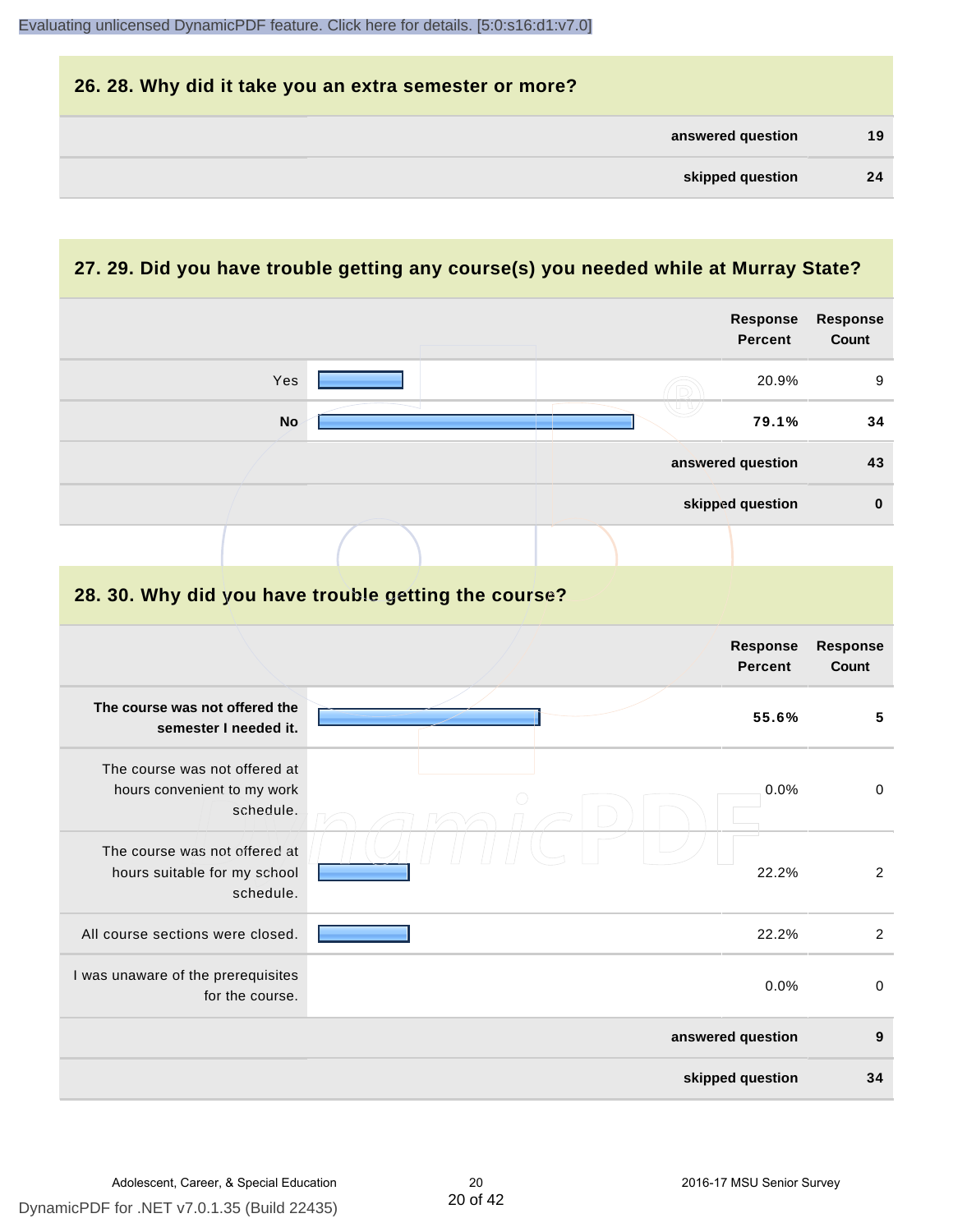# **29. 31. Which statement best describes your experience with off-campus coop/internship?**

|                                    | <b>Response</b><br><b>Percent</b> | <b>Response</b><br>Count |
|------------------------------------|-----------------------------------|--------------------------|
| Cannot judge; I did not have one.  | 23.3%                             | 10                       |
| My experience was very valuable.   | 48.8%                             | 21                       |
| My experience was valuable.        | 27.9%                             | 12                       |
| My experience was of little value. | $0.0\%$                           | $\mathbf 0$              |
| My experience was of no value.     | 0.0%                              | $\Omega$                 |
|                                    | answered question                 | 43                       |
|                                    | skipped question                  | $\bf{0}$                 |
|                                    |                                   |                          |

# **30. 32. Which statement best describes your experience with on-campus facultydirected research, scholarly, or creative project?**

|                                    | <b>Response</b><br><b>Percent</b> | <b>Response</b><br>Count |
|------------------------------------|-----------------------------------|--------------------------|
| Cannot judge; I did not have one.  | 60.5%                             | 26                       |
| My experience was very valuable.   | 18.6%                             | 8                        |
| My experience was valuable.        | 16.3%                             | 7                        |
| My experience was of little value. | 4.7%<br>$\neq$                    | $\overline{2}$           |
| My experience was of no value.     | 0.0%                              | 0                        |
|                                    | answered question                 | 43                       |
|                                    | skipped question                  | 0                        |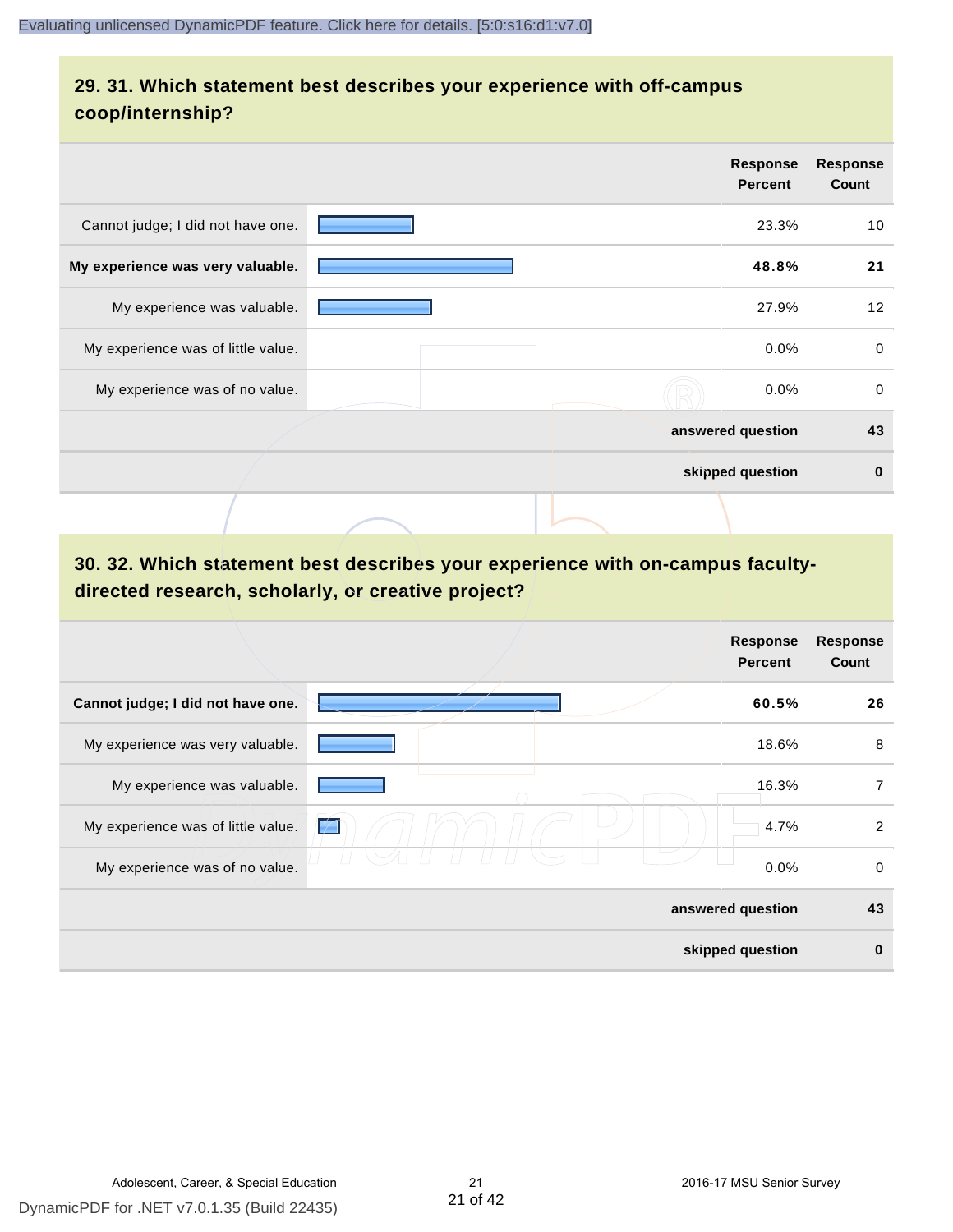# **31. 33. Which statement best describes your experience with academic advising in your major/area?**

|                                                          | Response<br><b>Percent</b>                                              | <b>Response</b><br>Count |
|----------------------------------------------------------|-------------------------------------------------------------------------|--------------------------|
| Cannot judge; I did not make use<br>of the opportunity.  | 0.0%                                                                    | $\mathbf 0$              |
| I was satisfied with information my<br>adviser provided. | 86.0%                                                                   | 37                       |
| Advice was inaccurate,<br>incomplete, or misleading.     | 14.0%                                                                   | $\,6\,$                  |
| My adviser was not available.                            | 0.0%                                                                    | $\,0\,$                  |
|                                                          | answered question                                                       | 43                       |
|                                                          | skipped question                                                        | $\pmb{0}$                |
|                                                          | amicl<br>$\left( \begin{array}{c} \end{array} \right)$<br>$\frac{1}{2}$ |                          |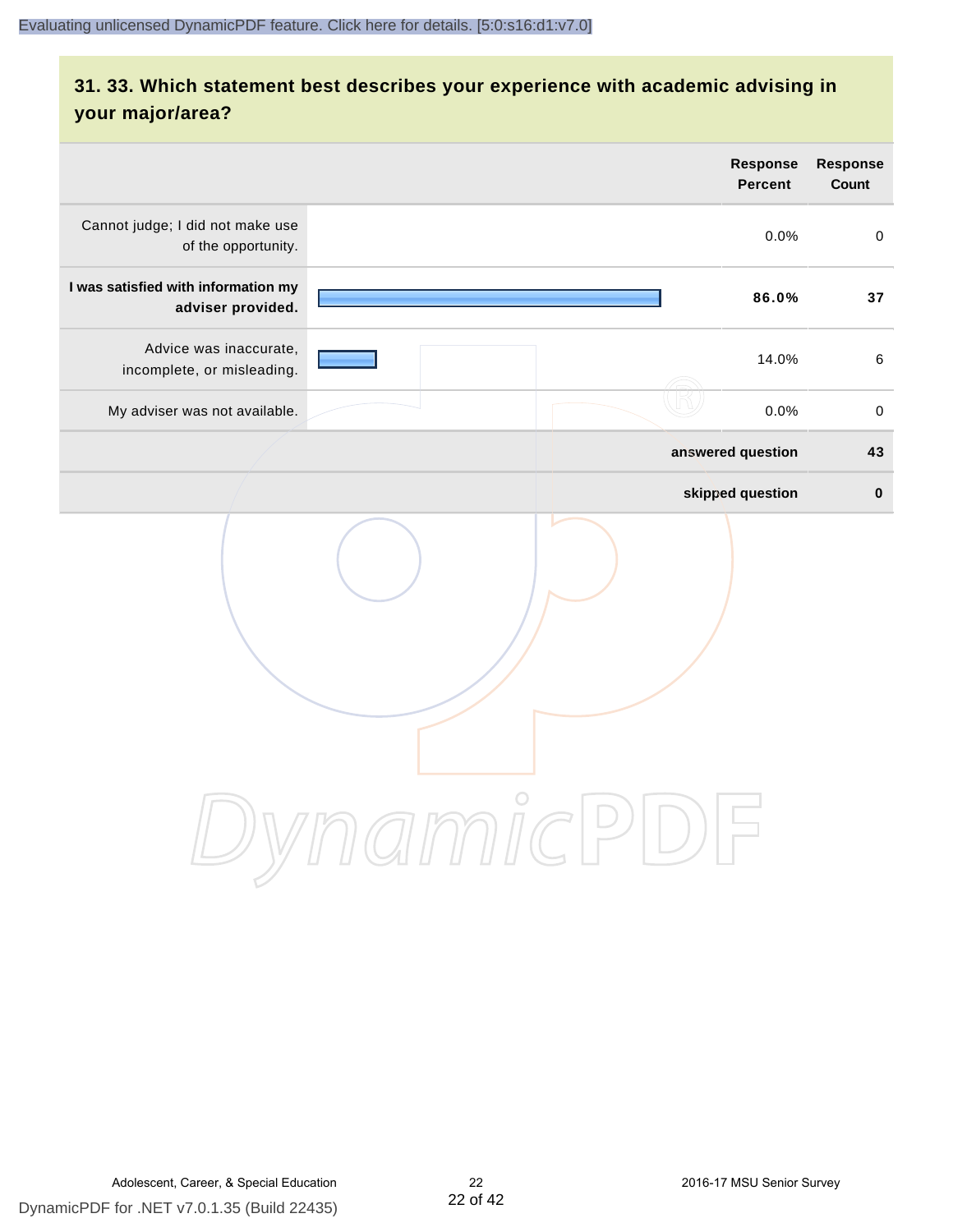# **31. 33. Which statement best describes your experience with academic advising in your major/area?**

| answered question | 43       |
|-------------------|----------|
| skipped question  | $\bf{0}$ |

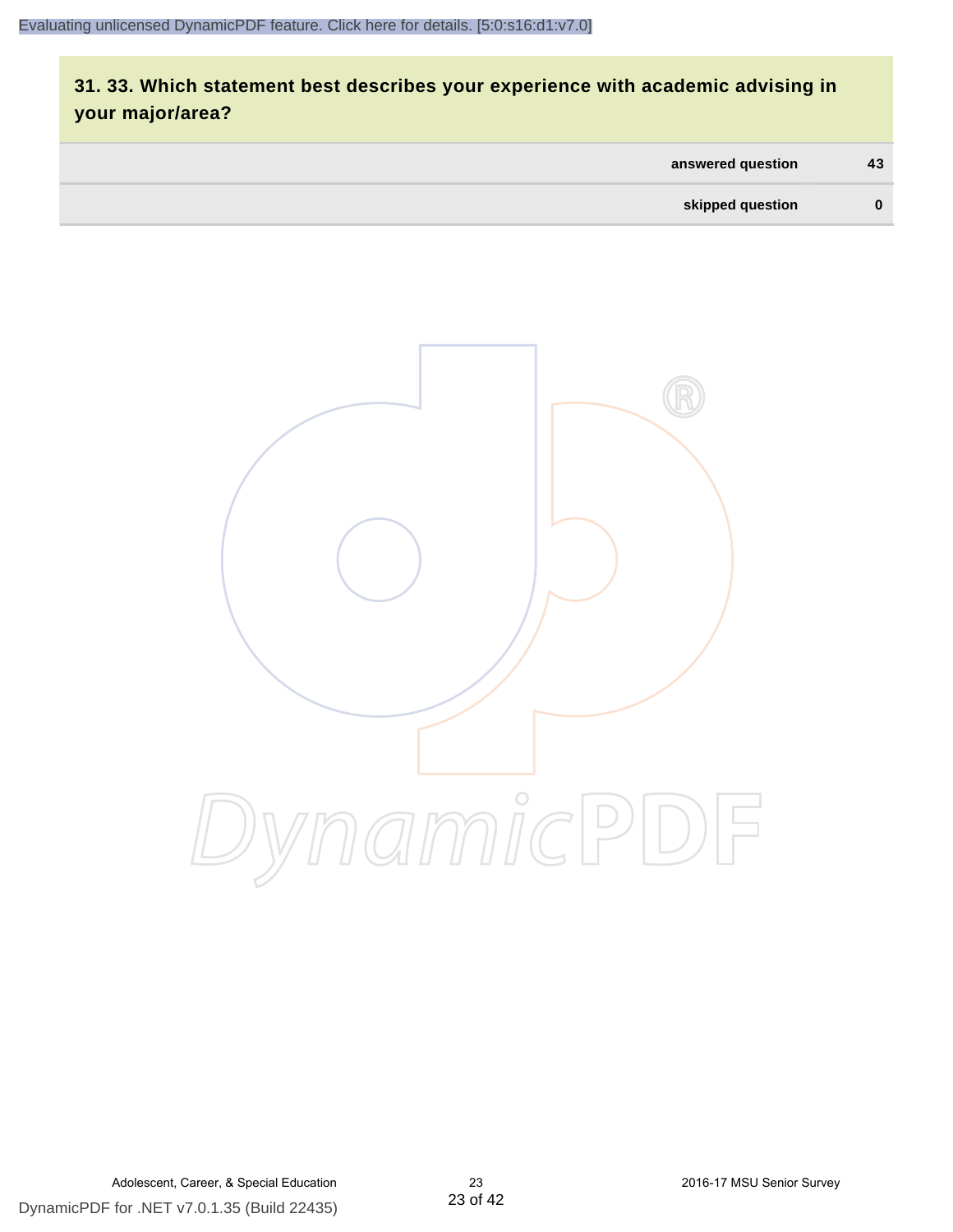# **32. Questions 34-48 For each of these items, indicate the extent to which you were satisfied.**

|                                                                                                                                                       | <b>Very</b><br>satisfied | <b>Satisfied</b> | <b>Dissatisfied</b> | <b>Very</b><br>dissatisfied | Rating<br>Average | Rating<br>Count |
|-------------------------------------------------------------------------------------------------------------------------------------------------------|--------------------------|------------------|---------------------|-----------------------------|-------------------|-----------------|
| 34. Class size relative to type of<br>course                                                                                                          | 45.0% (18)               | 50.0% (20)       | $2.5\%$ (1)         | $2.5\%$ (1)                 | 3.38              | 40              |
| 35. Out-of-class availability of<br>faculty                                                                                                           | 30.0% (12)               | 62.5% (25)       | $5.0\%$ (2)         | $2.5\%$ (1)                 | 3.20              | 40              |
| 36. Effectiveness of your high<br>school preparation for college work                                                                                 | 30.0% (12)               | 42.5% (17)       | $15.0\%$ (6)        | $12.5\%$ (5)                | 2.90              | 40              |
| 37. Fairness of faculty in their<br>treatment of individual students                                                                                  | 32.5% (13)               | 62.5% (25)       | $0.0\%$ (0)         | $5.0\%$ (2)                 | 3.23              | 40              |
| 38. Overall quality of instruction at<br><b>Murray State</b>                                                                                          | 30.0% (12)               | 57.5% (23)       | $10.0\%$ (4)        | $2.5\%$ (1)                 | 3.15              | 40              |
| 39. Quality of instruction in<br><b>University Studies (General</b><br>Education) courses                                                             | 22.5% (9)                | 62.5% (25)       | $12.5\%$ (5)        | $2.5\%$ (1)                 | 3.05              | 40              |
| 40. Quality of instruction in your<br>major                                                                                                           | 32.5% (13)               | 52.5% (21)       | $12.5\%$ (5)        | $2.5\%$ (1)                 | 3.15              | 40              |
| 41. Clarity of program objectives in<br>your major                                                                                                    | 30.0% (12)               | 47.5% (19)       | 15.0% (6)           | $7.5\%$ (3)                 | 3.00              | 40              |
| 42. Intellectual challenge of the<br>academic program                                                                                                 | 27.5% (11)               | $57.5\%$ (23)    | $12.5\%$ (5)        | $2.5\%$ (1)                 | 3.10              | 40              |
| 43. Encouragement and<br>information from your major<br>department for employment after<br>graduation                                                 | 40.0% (16)               | 37.5% (15)       | $15.0\%$ (6)        | $7.5\%$ (3)                 | 3.10              | 40              |
| 44. Availability of opportunities to<br>engage in a faculty-mentored<br>research, scholarly, or creative<br>project in your area of<br>study/interest | 30.0% (12)               | 47.5% (19)       | 15.0% (6)           | $7.5\%$ (3)                 | 3.00              | 40              |
| 45. Library hours                                                                                                                                     | 35.0% (14)               | 60.0% (24)       | $2.5\%$ (1)         | $2.5\%$ (1)                 | 3.28              | 40              |
|                                                                                                                                                       |                          |                  |                     |                             | answered question | 40              |
|                                                                                                                                                       |                          |                  |                     |                             | skipped question  | $\mathbf 3$     |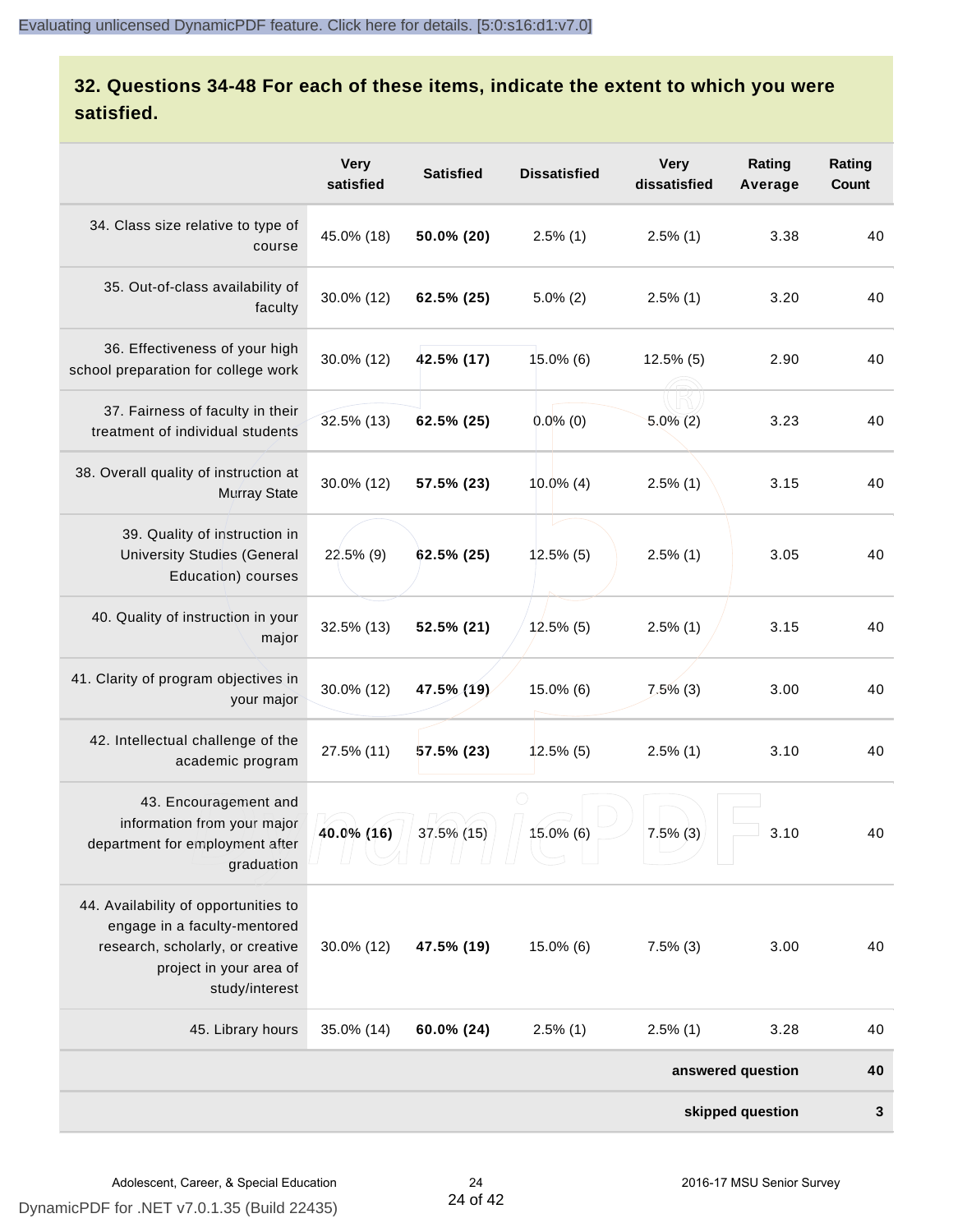#### **32. Questions 34-48 For each of these items, indicate the extent to which you were satisfied.**

|                                                                                                                              |               |               |             |                   | skipped question | 3  |
|------------------------------------------------------------------------------------------------------------------------------|---------------|---------------|-------------|-------------------|------------------|----|
|                                                                                                                              |               |               |             | answered question |                  | 40 |
| 48. Computer, individual and group<br>work spaces available within<br>University Libraries (Waterfield,<br>Pogue and Overby) | 25.0% (10)    | 70.0% (28)    | $5.0\%$ (2) | $0.0\%$ (0)       | 3.20             | 40 |
| 47. Access to on-hand or<br>electronic library resources                                                                     | $32.5\%$ (13) | $60.0\%$ (24) | $5.0\%$ (2) | $2.5\%$ (1)       | 3.23             | 40 |
| 46 Effectiveness of library<br>personnel in meeting your<br>information needs                                                | $32.5\%$ (13) | 57.5% (23)    | $5.0\%$ (2) | $5.0\%$ (2)       | 3.18             | 40 |
|                                                                                                                              |               |               |             |                   |                  |    |

**33. Questions 49-55 University Studies is designed to offer you a broad base of skills and knowledge and to prepare you for upper division study. Please indicate how effective University Studies at Murray State was in helping you achieve these goals.**

|                                                                            | <b>Very</b><br>effective | <b>Effective</b> | <b>Ineffective</b> | <b>Very</b><br>ineffective | Rating<br>Average | Rating<br>Count |
|----------------------------------------------------------------------------|--------------------------|------------------|--------------------|----------------------------|-------------------|-----------------|
| 49. Writing skills                                                         | 31.6% (12)               | $63.2\%$ (24)    | $5.3\%$ (2)        | $0.0\%$ (0)                | 3.26              | 38              |
| 50. Speaking skills                                                        | 28.2% (11)               | 69.2% (27)       | $2.6\%$ (1)        | $0.0\%$ (0)                | 3.26              | 39              |
| 51. Critical thinking skills                                               | $30.8\%$ (12)            | 64.1% (25)       | $2.6\%$ (1)        | $2.6\%$ (1)                | 3.23              | 39              |
| 52. Technology skills/computer<br>skills                                   | 30.8% (12)               | $61.5\%$ (24)    | $5.1\%(2)$         | $2.6\%$ (1)                | 3.21              | 39              |
| 53. General knowledge in the<br>liberal arts and sciences                  | 25.6% (10)               | 61.5% (24)       | $10.3\%$ (4)       | $2.6\%$ (1)                | 3.10              | 39              |
| 54. International perspectives                                             | 28.2% (11)               | 61.5% (24)       | $5.1\%$ (2)        | $5.1\%$ (2)                | 3.13              | 39              |
| 55. Stimulation of interest in areas<br>outside your chosen field of study | 30.8% (12)               | 61.5% (24)       | $2.6\%$ (1)        | $5.1\%$ (2)                | 3.18              | 39              |
|                                                                            |                          |                  |                    |                            | answered question | 39              |
|                                                                            |                          |                  |                    |                            | skipped question  | 4               |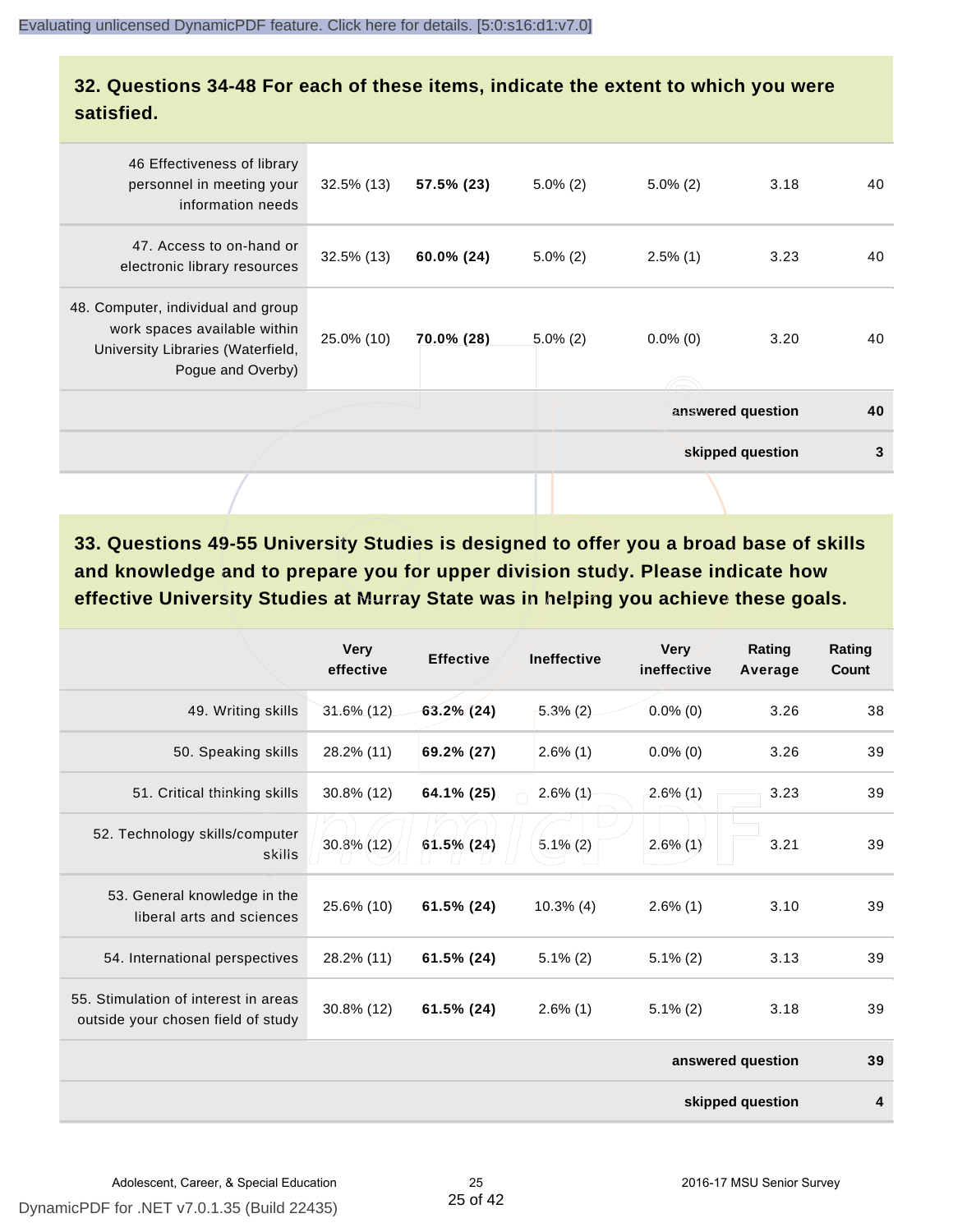**34. Questions 56-89For each of these services, activities or programs that you used, please indicate the extent to which you were satisfied that they met your needs. For those that you did not use, mark the "Did Not Use" option.**

|                                                                                    | <b>Very</b><br>satisfied | <b>Satisfied</b> | <b>Dissatisfied</b> | <b>Very</b><br>dissatisfied | <b>Did</b><br><b>Not</b><br><b>Use</b> | Rating<br>Average | Rating<br>Count |
|------------------------------------------------------------------------------------|--------------------------|------------------|---------------------|-----------------------------|----------------------------------------|-------------------|-----------------|
| 56. African-American/Multicultural<br><b>Student Services</b>                      | 7.9%(3)                  | $13.2\%$ (5)     | $0.0\%$ (0)         | $5.3\%$ (2)                 | 73.7%<br>(28)                          | 2.90              | 38              |
| 57. Blackboard/Canvas                                                              | 28.9%<br>(11)            | 65.8%<br>(25)    | $5.3\%(2)$          | $0.0\%$ (0)                 | 0.0%<br>(0)                            | 3.24              | 38              |
| 58. Career Services Office                                                         | 21.1%<br>(8)             | 42.1%<br>(16)    | $0.0\%$ (0)         | $0.0\%$ (0)                 | 36.8%<br>(14)                          | 3.33              | 38              |
| 59. Cultural programming and<br>activities                                         | 10.5%<br>(4)             | 26.3%<br>(10)    | $0.0\%$ (0)         | $0.0\%$ (0)                 | 63.2%<br>(24)                          | 3.29              | 38              |
| 60. Degree audit (MAP report)                                                      | 29.7%<br>(11)            | 62.2%<br>(23)    | $0.0\%$ (0)         | $2.7\%$ (1)                 | 5.4%<br>(2)                            | 3.26              | 37              |
| 61. Financial Aid Office customer<br>service                                       | 15.8%<br>(6)             | 55.3%<br>(21)    | $7.9\%$ (3)         | $2.6\%$ (1)                 | 18.4%<br>(7)                           | 3.03              | 38              |
| 62. Dining Services                                                                | 13.2%<br>(5)             | 47.4%<br>(18)    | $15.8\%$ (6)        | $2.6\%$ (1)                 | 21.1%<br>(8)                           | 2.90              | 38              |
| 63. Graduation Office                                                              | 15.8%<br>(6)             | 50.0%<br>(19)    | 7.9%(3)             | $0.0\%$ (0)                 | 26.3%<br>(10)                          | 3.11              | 38              |
| 64. Greek life and activities                                                      | 15.8%<br>(6)             | 28.9%<br>(11)    | $0.0\%$ (0)         | $0.0\%$ (0)                 | 55.3%<br>(21)                          | 3.35              | 38              |
| 65. Health Services                                                                | 28.9%<br>(11)            | 39.5%<br>(15)    | $2.6\%$ (1)         | $2.6\%$ (1)                 | 26.3%<br>(10)                          | 3.29              | 38              |
| 66. Honor Societies/Departmental<br><b>Clubs/Special Interest</b><br>Organizations | 13.2%<br>(5)             | 28.9%<br>(11)    | $0.0\%$ (0)         | $0.0\%$ (0)                 | 57.9%<br>(22)                          | 3.31              | 38              |
| 67. International programs and<br>activities                                       | 10.5%<br>(4)             | $10.5\%$ (4)     | $0.0\%$ (0)         | $0.0\%$ (0)                 | 78.9%<br>(30)                          | 3.50              | 38              |
|                                                                                    |                          |                  |                     |                             |                                        | answered question | 38              |
|                                                                                    |                          |                  |                     |                             |                                        | skipped question  | ${\bf 5}$       |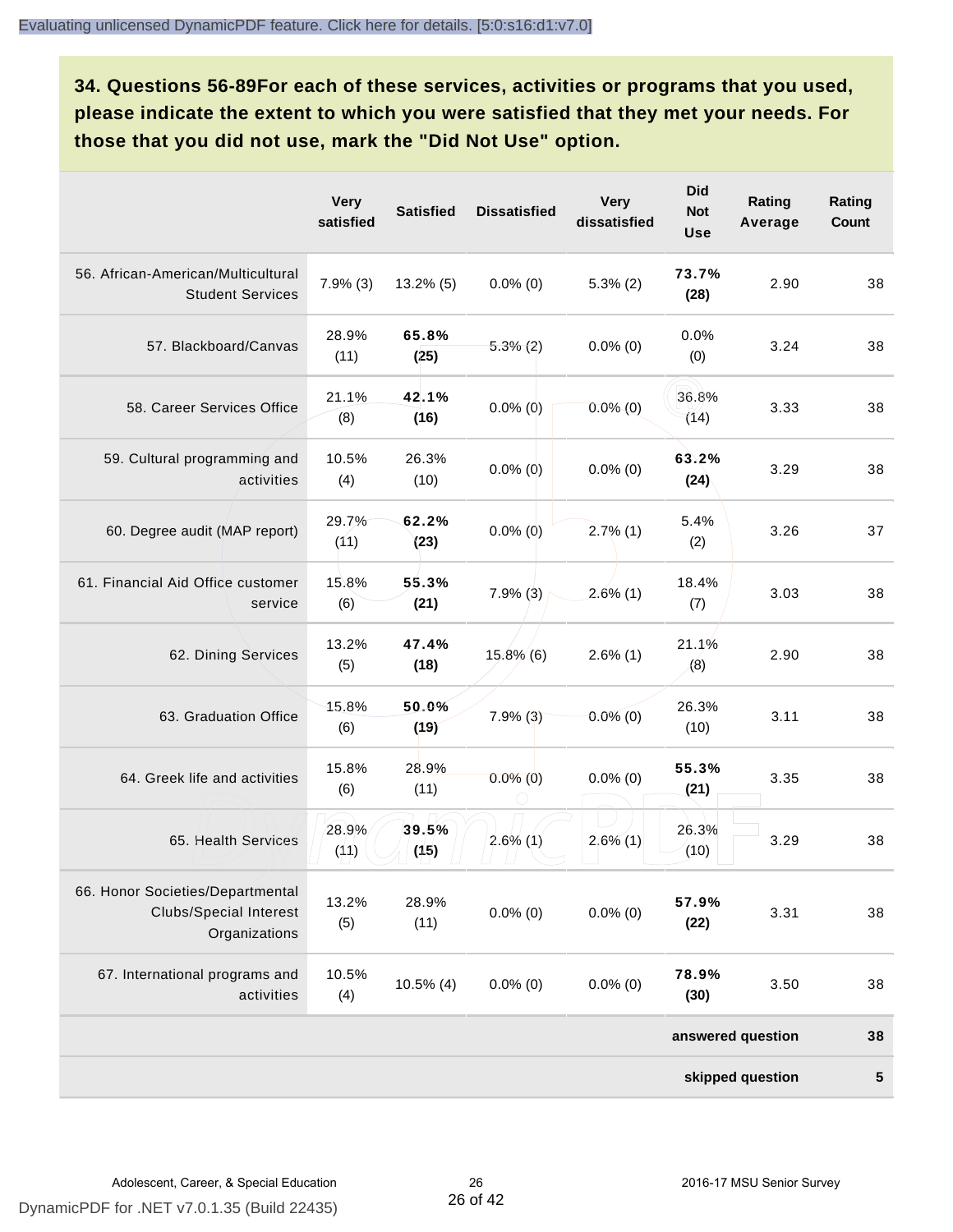**34. Questions 56-89For each of these services, activities or programs that you used, please indicate the extent to which you were satisfied that they met your needs. For those that you did not use, mark the "Did Not Use" option.**

|                                                                  |               |               |              |             | skipped question  |      | 5  |
|------------------------------------------------------------------|---------------|---------------|--------------|-------------|-------------------|------|----|
|                                                                  |               |               |              |             | answered question |      | 38 |
| 81. Services for non-traditional<br>students                     | $7.9\%$ (3)   | $18.4\%$ (7)  | $5.3\%$ (2)  | $2.6\%$ (1) | 65.8%<br>(25)     | 2.92 | 38 |
| 80. Scholarships/grants/student<br>employment                    | 23.7%<br>(9)  | 47.4%<br>(18) | $7.9\%$ (3)  | $0.0\%$ (0) | 21.1%<br>(8)      | 3.20 | 38 |
| 79. Residential College<br>programming and activities            | 13.2%<br>(5)  | 26.3%<br>(10) | $7.9\%$ (3)  | $0.0\%$ (0) | 52.6%<br>(20)     | 3.11 | 38 |
| 78. Registration through myGate                                  | 34.2%<br>(13) | 52.6%<br>(20) | $10.5\%$ (4) | $2.6\%$ (1) | 0.0%<br>(0)       | 3.18 | 38 |
| 77. Public Safety/Security<br>Services                           | 23.7%<br>(9)  | 28.9%<br>(11) | $7.9\%$ (3)  | $2.6\%$ (1) | 36.8%<br>(14)     | 3.17 | 38 |
| 76. Online courses that are not<br><b>Blackboard or Canvas</b>   | 13.2%<br>(5)  | 28.9%<br>(11) | $2.6\%$ (1)  | $0.0\%$ (0) | 55.3%<br>(21)     | 3.24 | 38 |
| 75. NCAA Sports                                                  | 28.9%<br>(11) | 15.8% (6)     | $0.0\%$ (0)  | $0.0\%$ (0) | 55.3%<br>(21)     | 3.65 | 38 |
| 74. MSU web site                                                 | 28.9%<br>(11) | 60.5%<br>(23) | $10.5\%$ (4) | $0.0\%$ (0) | 0.0%<br>(0)       | 3.18 | 38 |
| 73. Library                                                      | 23.7%<br>(9)  | 55.3%<br>(21) | $2.6\%$ (1)  | $2.6\%$ (1) | 15.8%<br>(6)      | 3.19 | 38 |
| 72. Lowry Center/Developmental<br>courses and tutoring           | 15.8%<br>(6)  | $5.3\%$ (2)   | $5.3\% (2)$  | $0.0\%$ (0) | 73.7%<br>(28)     | 3.40 | 38 |
| 71. LGBT programs                                                | $5.3\%$ (2)   | $10.5\%$ (4)  | $0.0\%$ (0)  | $2.6\%$ (1) | 81.6%<br>(31)     | 3.00 | 38 |
| 70. Intramural Sports and<br>Recreation                          | 13.2%<br>(5)  | 26.3%<br>(10) | $5.3\%$ (2)  | $0.0\%$ (0) | 55.3%<br>(21)     | 3.18 | 38 |
| 69. Internet and wireless access<br>for study and research needs | 21.1%<br>(8)  | 60.5%<br>(23) | $10.5\%$ (4) | $0.0\%$ (0) | 7.9%<br>(3)       | 3.11 | 38 |
| 68. International student support<br>services                    | $7.9%$ (3)    | $7.9\%$ (3)   | $2.6\%$ (1)  | $0.0\%$ (0) | 81.6%<br>(31)     | 3.29 | 38 |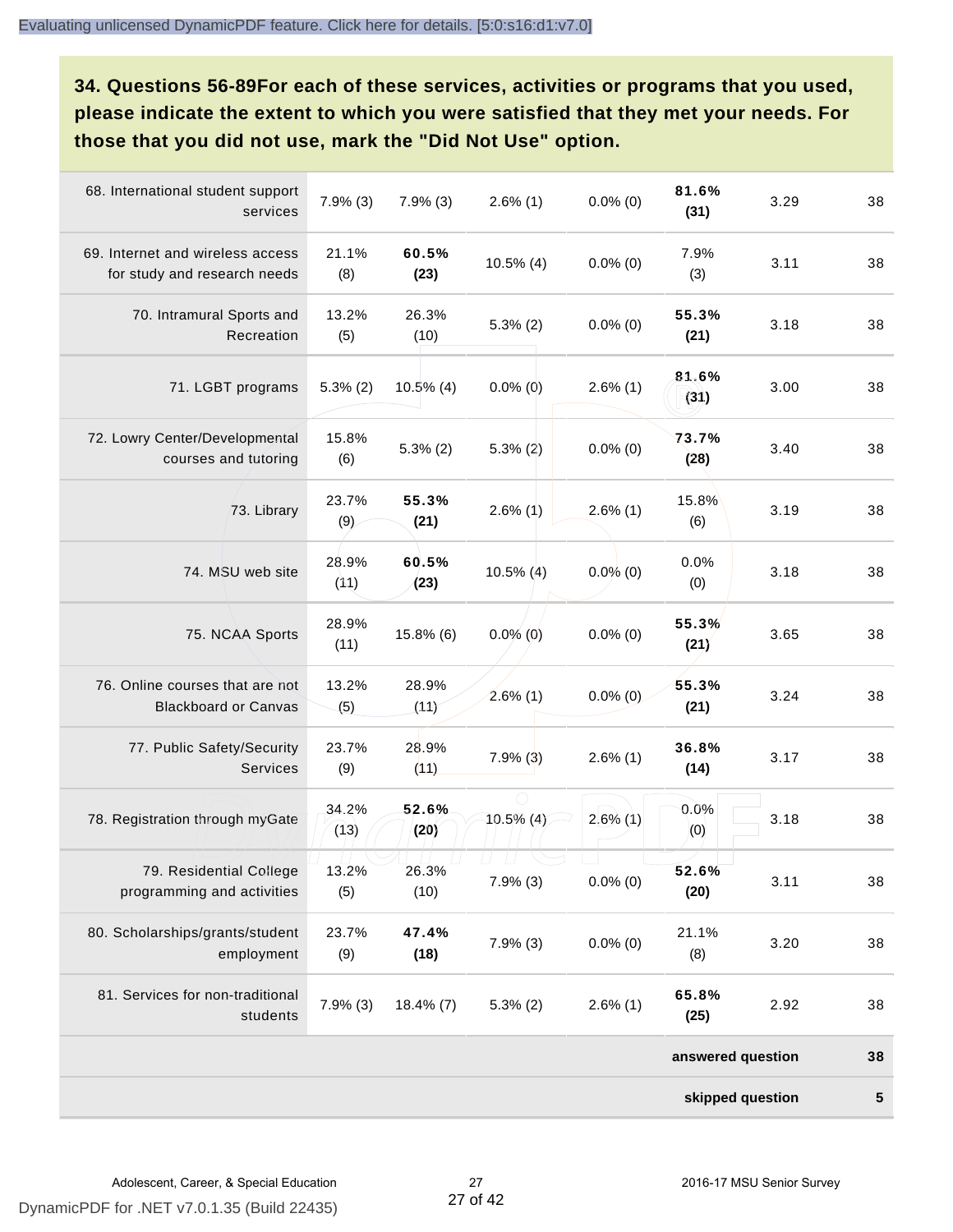**34. Questions 56-89For each of these services, activities or programs that you used, please indicate the extent to which you were satisfied that they met your needs. For those that you did not use, mark the "Did Not Use" option.**

| 82. Student Disability Services<br>(SDS) | 15.8%<br>(6)  | $10.5\%$ (4)  | $0.0\%$ (0) | $0.0\%$ (0) | 73.7%<br>(28)     | 3.60 | 38 |
|------------------------------------------|---------------|---------------|-------------|-------------|-------------------|------|----|
| 83. Transcript requests                  | 21.1%<br>(8)  | 44.7%<br>(17) | $2.6\%$ (1) | $2.6\%$ (1) | 28.9%<br>(11)     | 3.19 | 38 |
| 84. Student Support Services<br>(SSS)    | 13.2%<br>(5)  | 15.8% (6)     | $2.6\%$ (1) | $0.0\%$ (0) | 68.4%<br>(26)     | 3.33 | 38 |
| 85. Transfer Center                      | 28.9%<br>(11) | $18.4\%$ (7)  | $5.3\%$ (2) | $0.0\%$ (0) | 47.4%<br>(18)     | 3.45 | 38 |
| 86. University Counseling Services       | 7.9%(3)       | 23.7% (9)     | $0.0\%$ (0) | $0.0\%$ (0) | 68.4%<br>(26)     | 3.25 | 38 |
| 87. Veteran Services                     | $5.4\%$ (2)   | $5.4\%$ (2)   | $0.0\%$ (0) | $0.0\%$ (0) | 89.2%<br>(33)     | 3.50 | 37 |
| 88. Wellness Center                      | 39.5%<br>(15) | 34.2%<br>(13) | $2.6\%$ (1) | $0.0\%$ (0) | 23.7%<br>(9)      | 3.48 | 38 |
| 89. Women's Center                       | 13.2%<br>(5)  | 15.8% (6)     | $0.0\%$ (0) | $0.0\%$ (0) | 71.1%<br>(27)     | 3.45 | 38 |
|                                          |               |               |             |             | answered question |      | 38 |

**skipped question 5**

DynamicPDF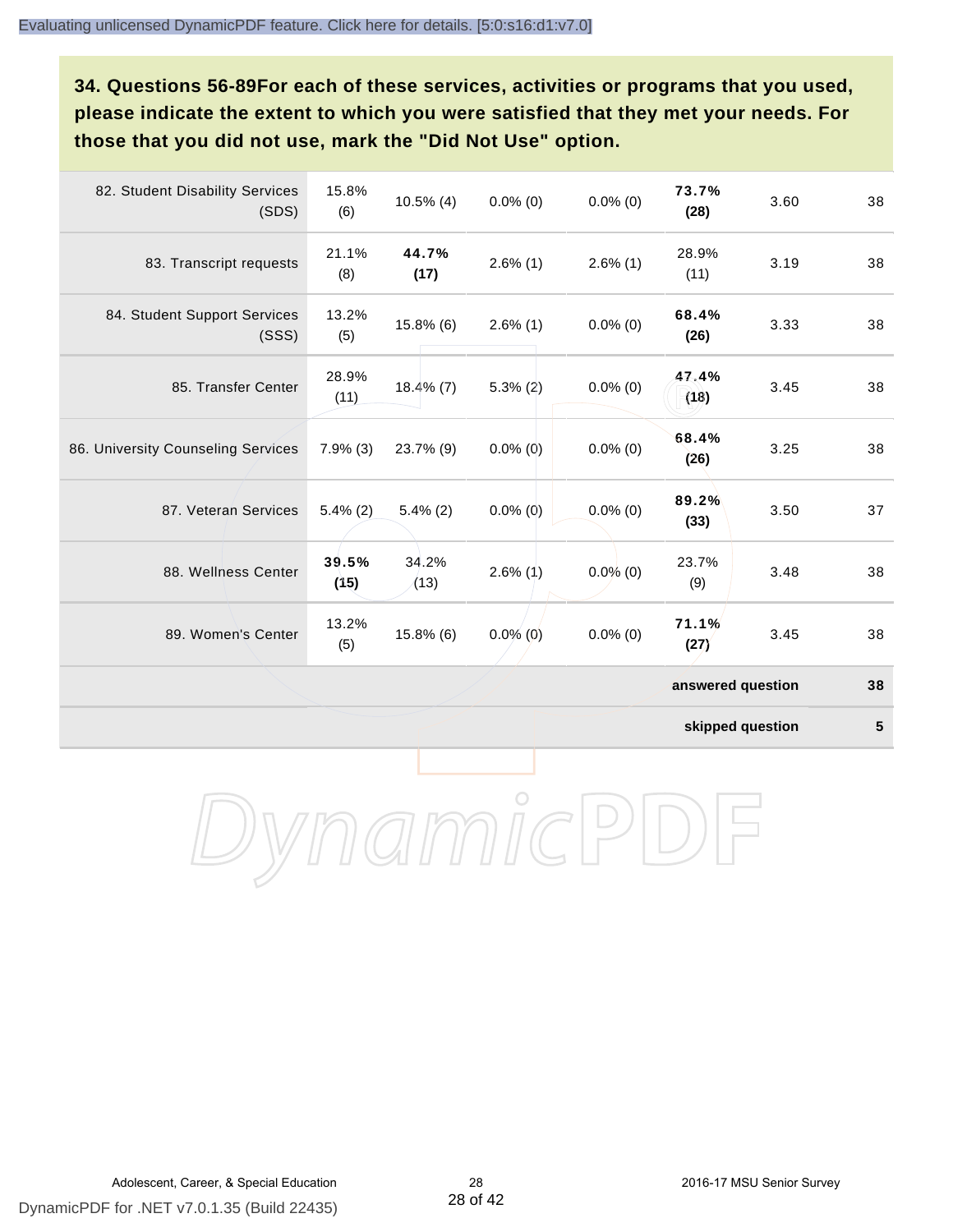#### **35. 90. To what extent did you participate in Residential College activities?**

|                     | Response<br>Percent | Response<br>Count |
|---------------------|---------------------|-------------------|
| Did not participate | 50.0%               | 19                |
| Frequently          | 10.5%               | $\overline{4}$    |
| Occasionally        | 23.7%               | $\boldsymbol{9}$  |
| Seldom              | 15.8%               | $\,6\,$           |
|                     | answered question   | 38                |
|                     | skipped question    | $5\phantom{.0}$   |
|                     | ynamicPl<br>$\Box$  |                   |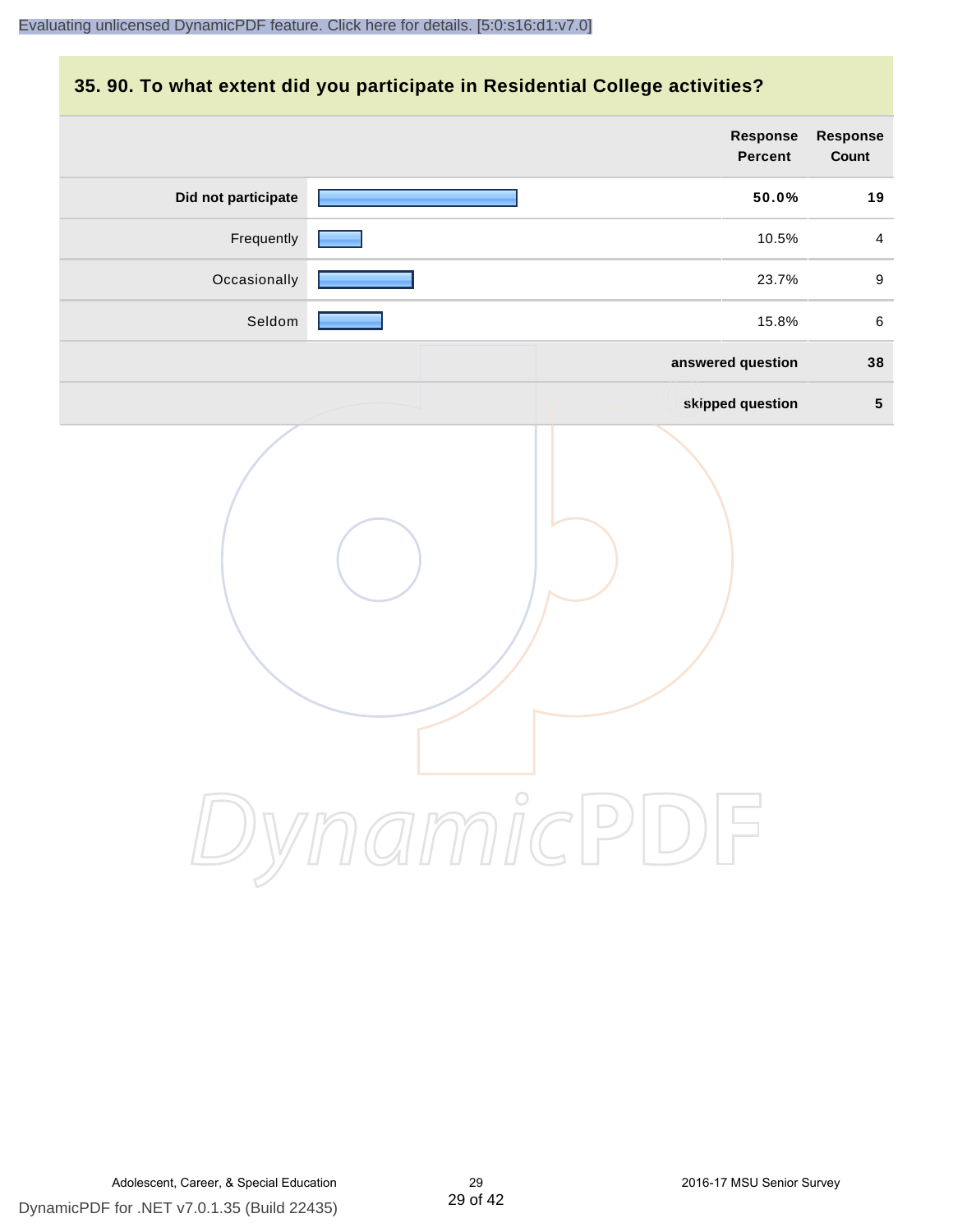#### **35. 90. To what extent did you participate in Residential College activities?**

| answered question | 38 |
|-------------------|----|
|-------------------|----|

#### **36. 91. Which phrase best describes your opinion of Residential Colleges?**

|                                                  |  | <b>Response</b><br><b>Percent</b> | <b>Response</b><br>Count |
|--------------------------------------------------|--|-----------------------------------|--------------------------|
| Not familiar with Residential<br><b>Colleges</b> |  | 44.7%                             | 17                       |
| Very positive                                    |  | 7.9%                              | $\mathbf{3}$             |
| Positive                                         |  | 42.1%                             | 16                       |
| Negative                                         |  | 5.3%                              | $\overline{2}$           |
| Very negative                                    |  | 0.0%                              | $\mathbf 0$              |
|                                                  |  | answered question                 | 38                       |
|                                                  |  | skipped question                  | $5\phantom{1}$           |

# **37. 92. When you graduate how many times will you have studied abroad during your university career?**

|               | <b>Response</b><br>Percent                                         | <b>Response</b><br>Count |
|---------------|--------------------------------------------------------------------|--------------------------|
| <b>None</b>   | <u>to a</u><br><u>tan Serangara</u><br>and a start of the<br>84.2% | 32                       |
| One           | 7.9%                                                               | 3                        |
| Two           | 7.9%                                                               | 3                        |
| Three or more | 0.0%                                                               | $\mathbf 0$              |
|               | answered question                                                  | 38                       |
|               | skipped question                                                   | 5                        |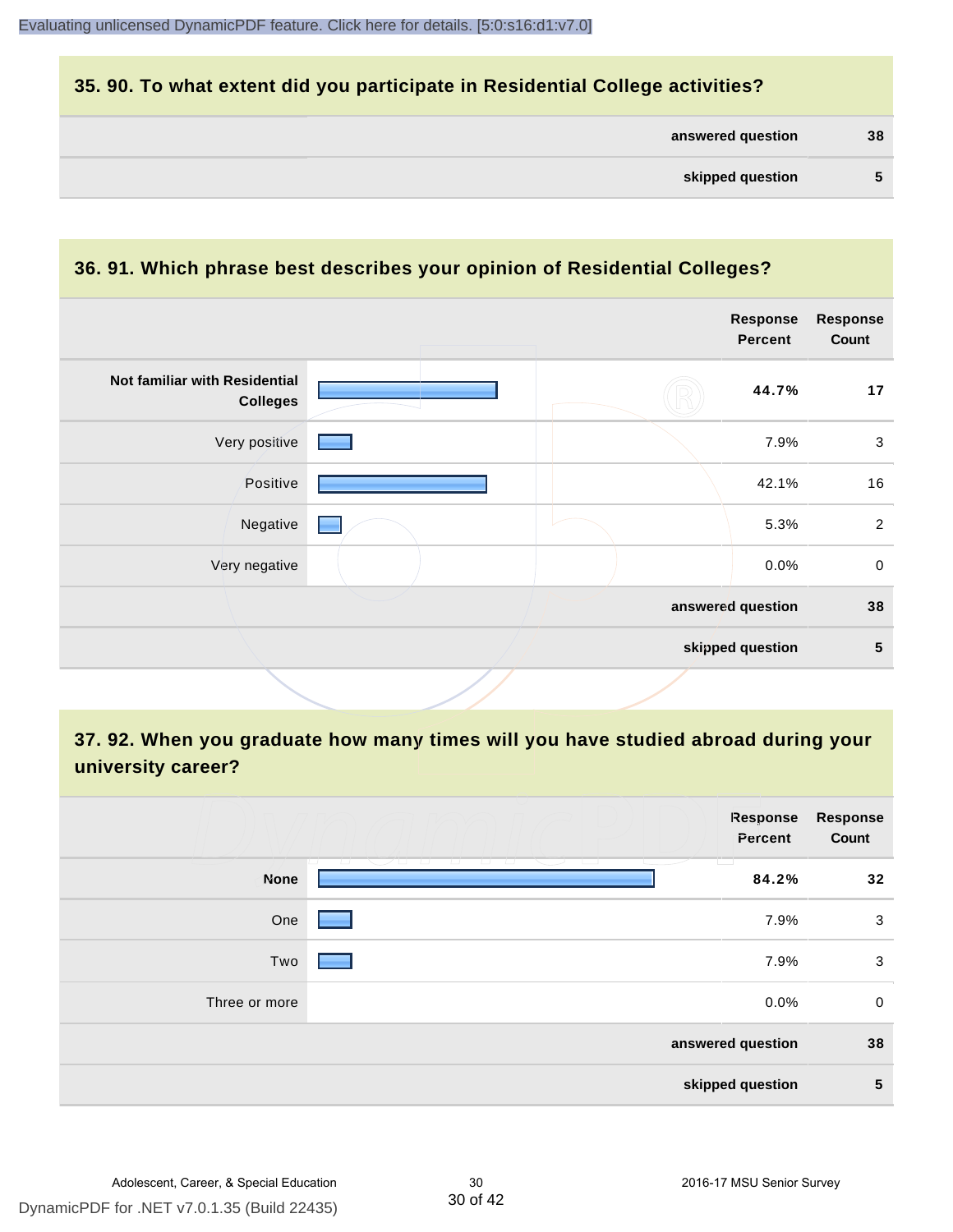# **38. Questions 93-102 The University has formulated ten desired "Characteristics of the Murray State University Graduate." Please indicate how effective your MSU experience was in enhancing your abilities in each area.**

|                                                                                                                                                                      | <b>Very</b><br>effective | <b>Effective</b> | Ineffective | <b>Very</b><br>ineffective | Rating<br>Average | Rating<br><b>Count</b> |
|----------------------------------------------------------------------------------------------------------------------------------------------------------------------|--------------------------|------------------|-------------|----------------------------|-------------------|------------------------|
| 93. Engage in mature,<br>independent and creative thought<br>and express that thought<br>effectively in oral and written<br>communication;                           | 51.4% (18)               | 48.6% (17)       | $0.0\%$ (0) | $0.0\%$ (0)                | 3.51              | 35                     |
| 94. Understand and apply the<br>critical and scientific<br>methodologies that academic<br>disciplines employ to discover<br>knowledge and ascertain its<br>validity; | 40.0% (14)               | 57.1% (20)       | 2.9%(1)     | $0.0\%$ (0)                | 3.37              | 35                     |
| 95. Apply sound standards of<br>information gathering, analysis<br>and evaluation to reach logical<br>decisions;                                                     | 45.7% (16)               | 54.3% (19)       | $0.0\%$ (0) | $0.0\%$ (0)                | 3.46              | 35                     |
| 96. Understand the roles and<br>applications of science and<br>technology in the solution of the<br>problems of a changing world;                                    | 42.9% (15)               | 54.3% (19)       | $2.9\%$ (1) | $0.0\%$ (0)                | 3.40              | 35                     |
| 97. Demonstrate a critical<br>understanding of the world's<br>historical, literary, philosophical<br>and artistic traditions;                                        | 42.9% (15)               | 51.4% (18)       | $2.9\%$ (1) | $2.9\%$ (1)                | 3.34              | 35                     |
| 98. Understand the dynamics of<br>cultural diversity, of competing<br>economic and political systems,<br>and of complex moral and ethical<br>issues;                 | 42.9% (15)               | 54.3% (19)       | $2.9\%$ (1) | $0.0\%$ (0)                | 3.40              | 35                     |
| 99. Understand the nature of and<br>engage in ethical behavior and<br>responsible citizenship;                                                                       | 51.4% (18)               | 48.6% (17)       | $0.0\%$ (0) | $0.0\%$ (0)                | 3.51              | 35                     |
|                                                                                                                                                                      |                          |                  |             |                            | answered question | 35                     |
|                                                                                                                                                                      |                          |                  |             |                            | skipped question  | 8                      |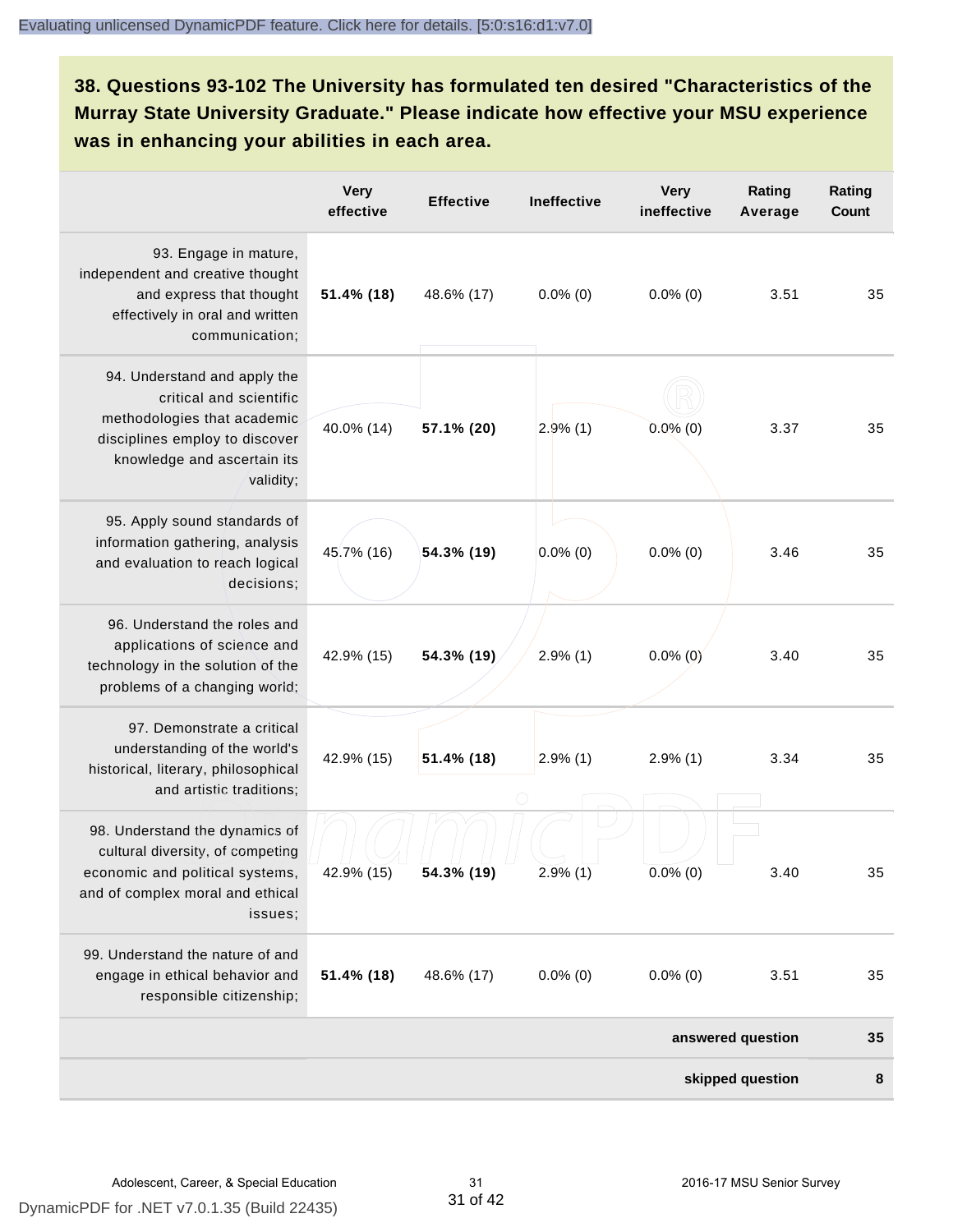# **38. Questions 93-102 The University has formulated ten desired "Characteristics of the Murray State University Graduate." Please indicate how effective your MSU experience was in enhancing your abilities in each area.**

| 100. Understand the importance of<br>the behaviors necessary to<br>maintain a healthy lifestyle; | 42.9% (15) | 48.6% (17) | $5.7\%$ (2) | $2.9\%$ (1)       | 3.31             | 35     |
|--------------------------------------------------------------------------------------------------|------------|------------|-------------|-------------------|------------------|--------|
| 101. Demonstrate mastery of a<br>chosen field of study;                                          | 37.1% (13) | 60.0% (21) | $0.0\%$ (0) | $2.9\%$ (1)       | 3.31             | 35     |
| 102. Value intellectual pursuit and<br>continuous learning in a changing<br>world.               | 40.0% (14) | 57.1% (20) | $2.9\%$ (1) | $0.0\%$ (0)       | 3.37             | 35     |
|                                                                                                  |            |            |             | answered question |                  | 35     |
|                                                                                                  |            |            |             |                   | skipped question | $\bf8$ |
|                                                                                                  |            |            |             |                   |                  |        |
|                                                                                                  |            |            |             |                   |                  |        |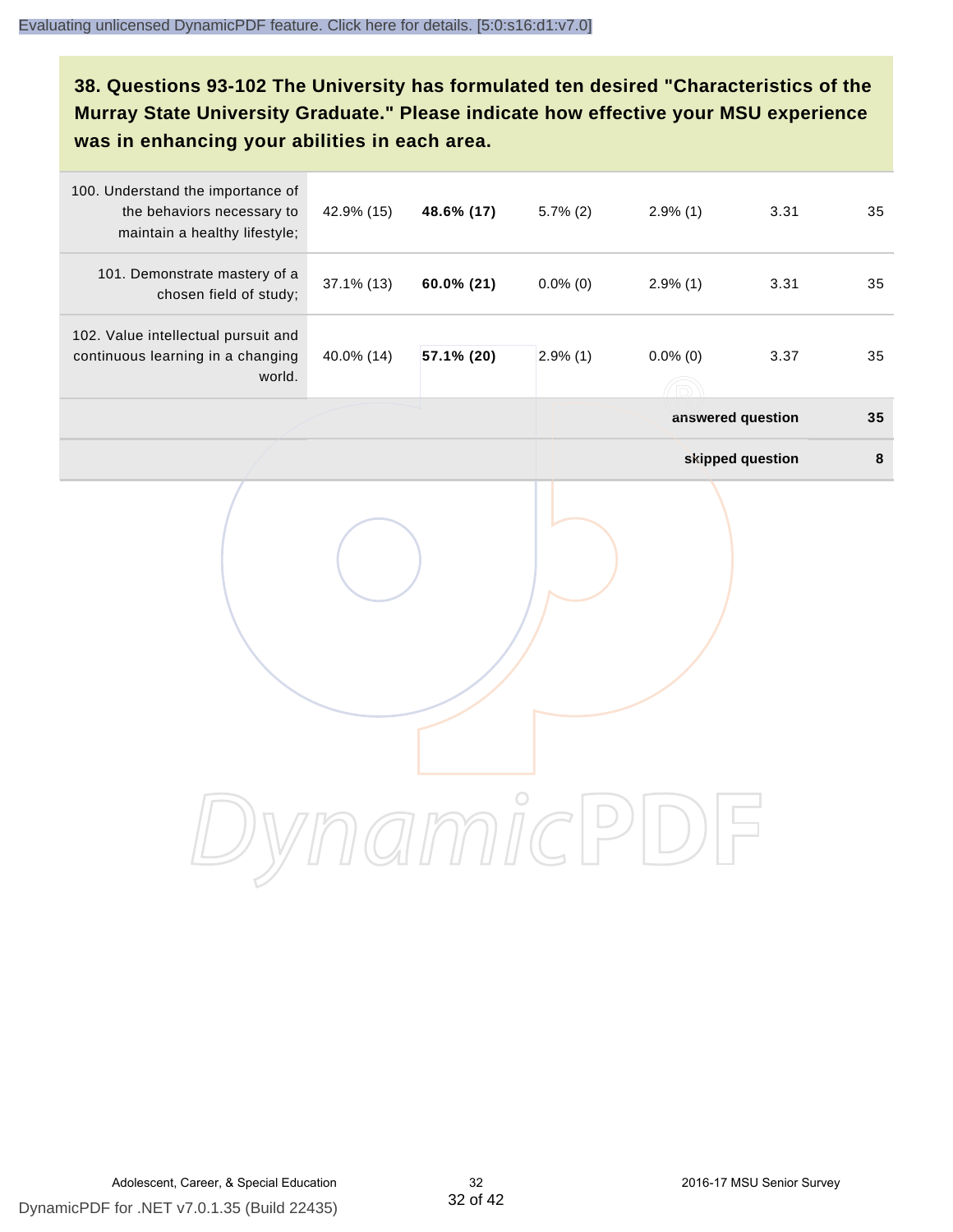#### [Evaluating unlicensed DynamicPDF feature. Click here for details. \[5:0:s16:d1:v7.0\]](http://www.DynamicPDF.com/dplic/?d=T(EuYmIrxFe0nIre) **39. 103. What do you expect to do after you graduate? Response Response Percent Count** I am unsure of my immediate 5.6% 2 plans. **I will look for a job. 75.0% 27** I will continue working in the ∎ 2.8% 1 position I now have. I will work at a position I recently  $\blacksquare$ 2.8% 1 accepted. I will do additional undergraduate 0.0% 0 work. I will go to graduate school. **13.9%** 5 I will go to law school.  $\sim$  0.0% 0 I will go to medical school.  $\begin{pmatrix} 0.0\% & 0 \end{pmatrix}$ I will go to other professional 0.0% 0 school. I will not work or attend school. 0.0% 0

**answered question 36 skipped question 7**

DynamicPD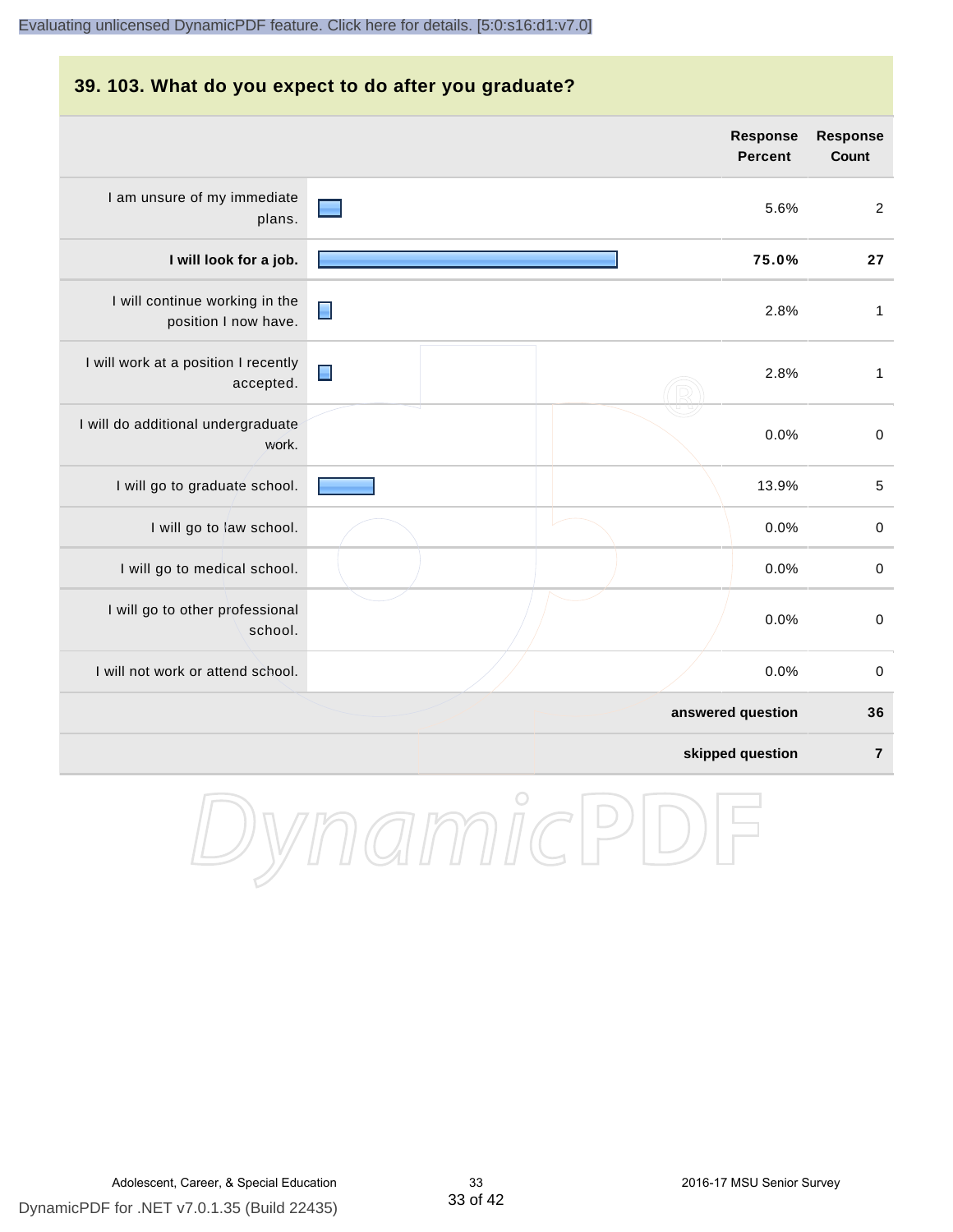# **39. 103. What do you expect to do after you graduate? answered question 36 skipped question 7**

#### **40. 104. If you are already employed, how closely related is your job to your field of study?**

|                     |                |               | Response<br><b>Percent</b> | Response<br>Count |
|---------------------|----------------|---------------|----------------------------|-------------------|
| Extremely close     |                |               | 16.7%                      | $\,6\,$           |
| Somewhat close      |                |               | 19.4%                      | $\boldsymbol{7}$  |
| Somewhat different  |                |               | 0.0%                       | $\pmb{0}$         |
| Extremely different |                |               | 5.6%                       | $\overline{2}$    |
| I cannot determine  | $\blacksquare$ |               | 2.8%                       | $\mathbf{1}$      |
| Does not apply      |                |               | 55.6%                      | ${\bf 20}$        |
|                     |                |               | answered question          | 36                |
|                     |                |               | skipped question           | $\overline{7}$    |
|                     |                | $\mathcal{C}$ |                            |                   |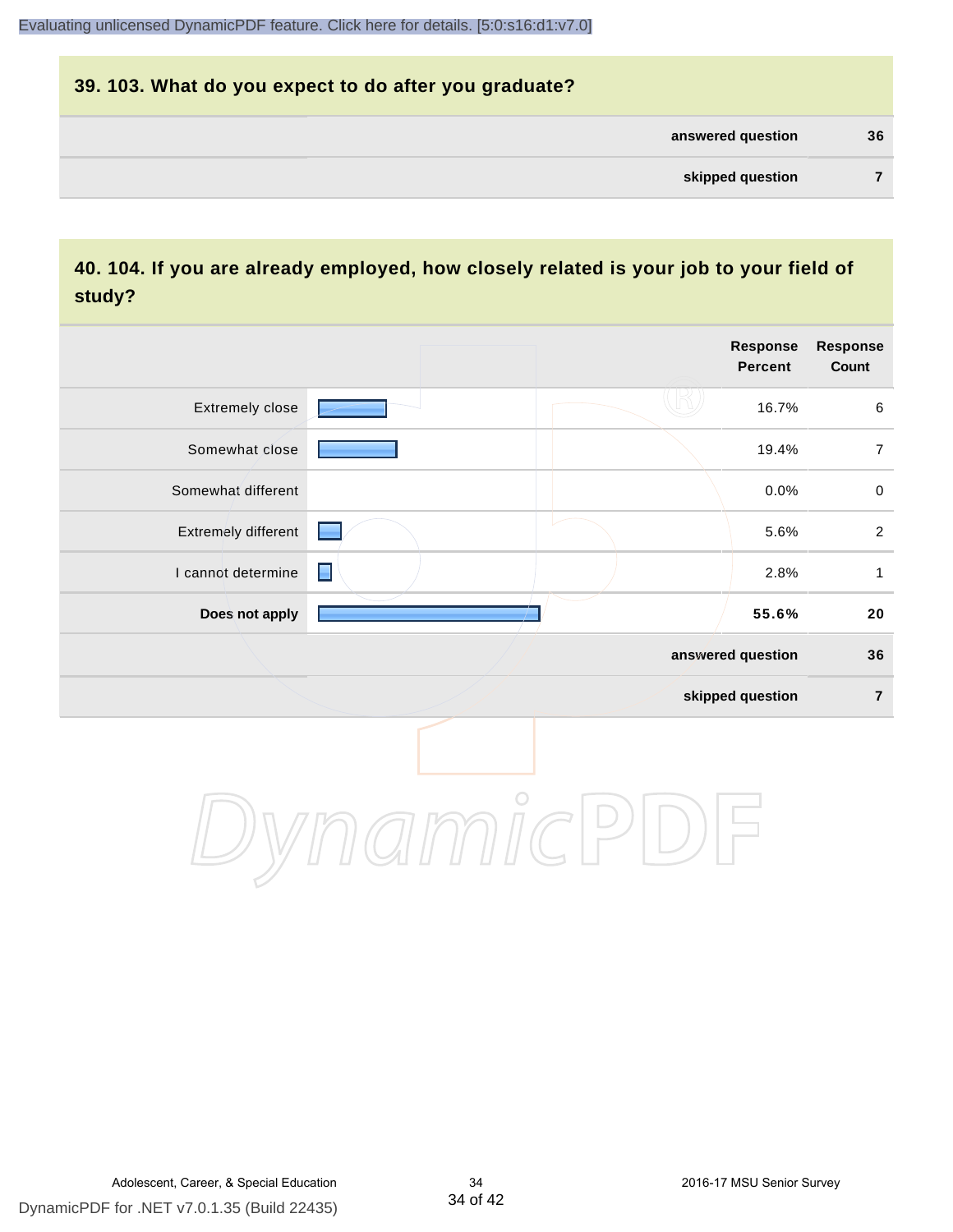# **41. 105. If you intend to work full-time, what do you expect your salary to be?**

|                     | <b>Response</b><br>Percent | <b>Response</b><br>Count |
|---------------------|----------------------------|--------------------------|
| Above \$75,000      | 0.0%                       | $\mathbf 0$              |
| \$65,000 - \$75,000 | 0.0%                       | $\mathbf 0$              |
| \$55,000 - \$64,999 | $\blacksquare$<br>2.8%     | $\mathbf{1}$             |
| \$45,000 - \$54,999 | 5.6%                       | $\overline{c}$           |
| \$35,000 - \$44,999 | 63.9%                      | 23                       |
| \$25,000 - \$34,999 | 13.9%                      | $\,$ 5 $\,$              |
| Below \$25,000      | 2.8%<br>$\blacksquare$     | $\mathbf{1}$             |
| Does not apply      | 11.1%                      | $\overline{4}$           |
|                     | answered question          | 36                       |
|                     | skipped question           | $\overline{7}$           |
|                     |                            |                          |
|                     | $m\mathring{\text{IC}}$    |                          |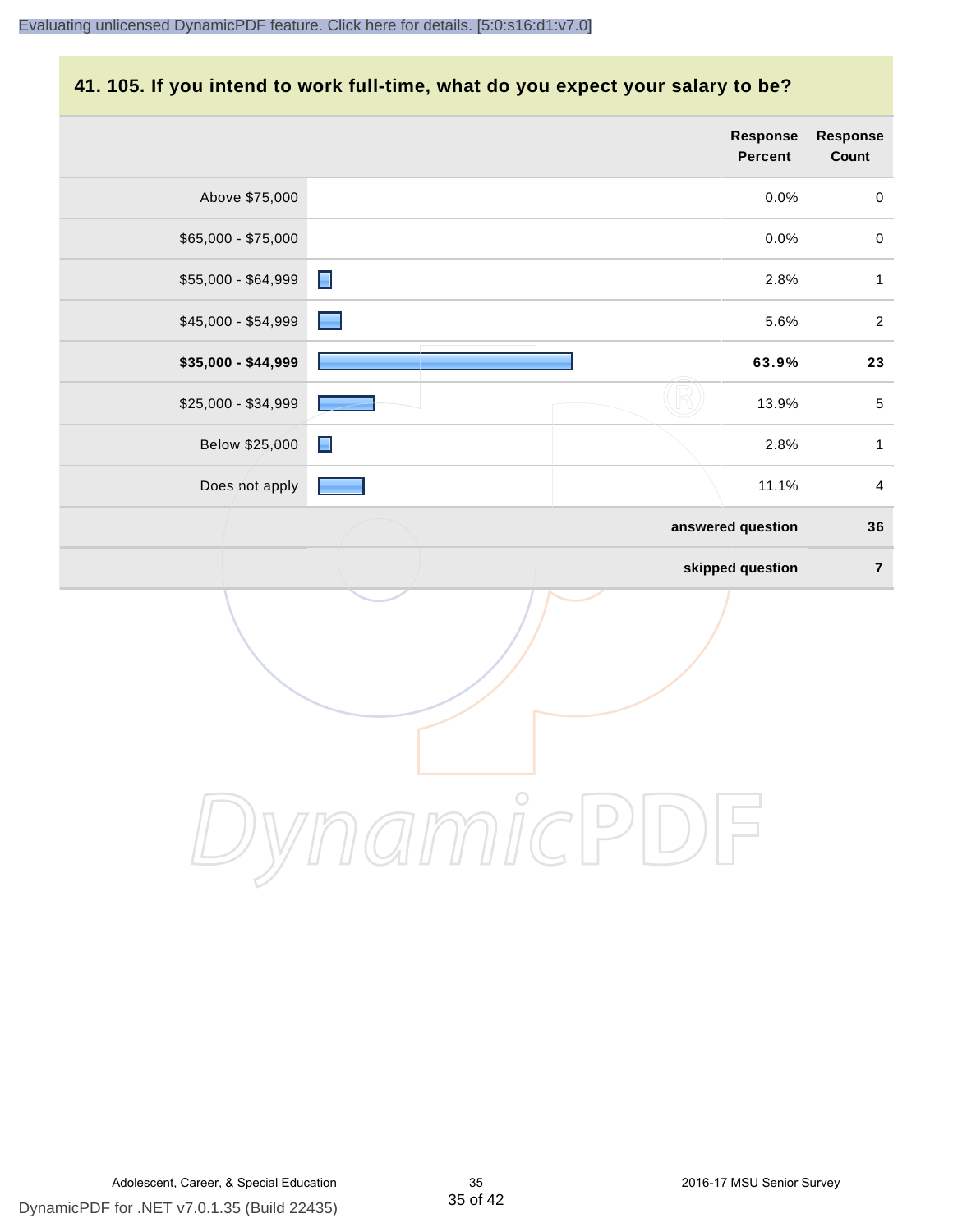#### **41. 105. If you intend to work full-time, what do you expect your salary to be?**

| answered question | 36 |
|-------------------|----|
|                   |    |

# **42. 106. If you intend to continue your education, please indicate which statement best describes the institution you will attend.**

|                                        |  | <b>Response</b><br>Percent | <b>Response</b><br>Count |
|----------------------------------------|--|----------------------------|--------------------------|
| <b>Murray State University</b>         |  | 44.4%                      | 16                       |
| University/College in Kentucky         |  | 11.1%                      | $\overline{4}$           |
| University/College outside<br>Kentucky |  | 27.8%                      | 10                       |
| Does not apply                         |  | 16.7%                      | 6                        |
|                                        |  | answered question          | 36                       |
|                                        |  | skipped question           | 7                        |
|                                        |  |                            |                          |

#### **43. 107. "I would recommend Murray State University to a prospective student."**

|                       |                          | Response<br>Percent | <b>Response</b><br>Count |
|-----------------------|--------------------------|---------------------|--------------------------|
| <b>Strongly agree</b> |                          | 52.8%               | 19                       |
| Agree                 | $\overline{\phantom{0}}$ | 33.3%               | 12                       |
| Disagree              |                          | 13.9%               | 5                        |
| Strongly disagree     |                          | 0.0%                | $\mathbf 0$              |
|                       | answered question        |                     | 36                       |
| skipped question      |                          |                     | $\overline{7}$           |
|                       |                          |                     |                          |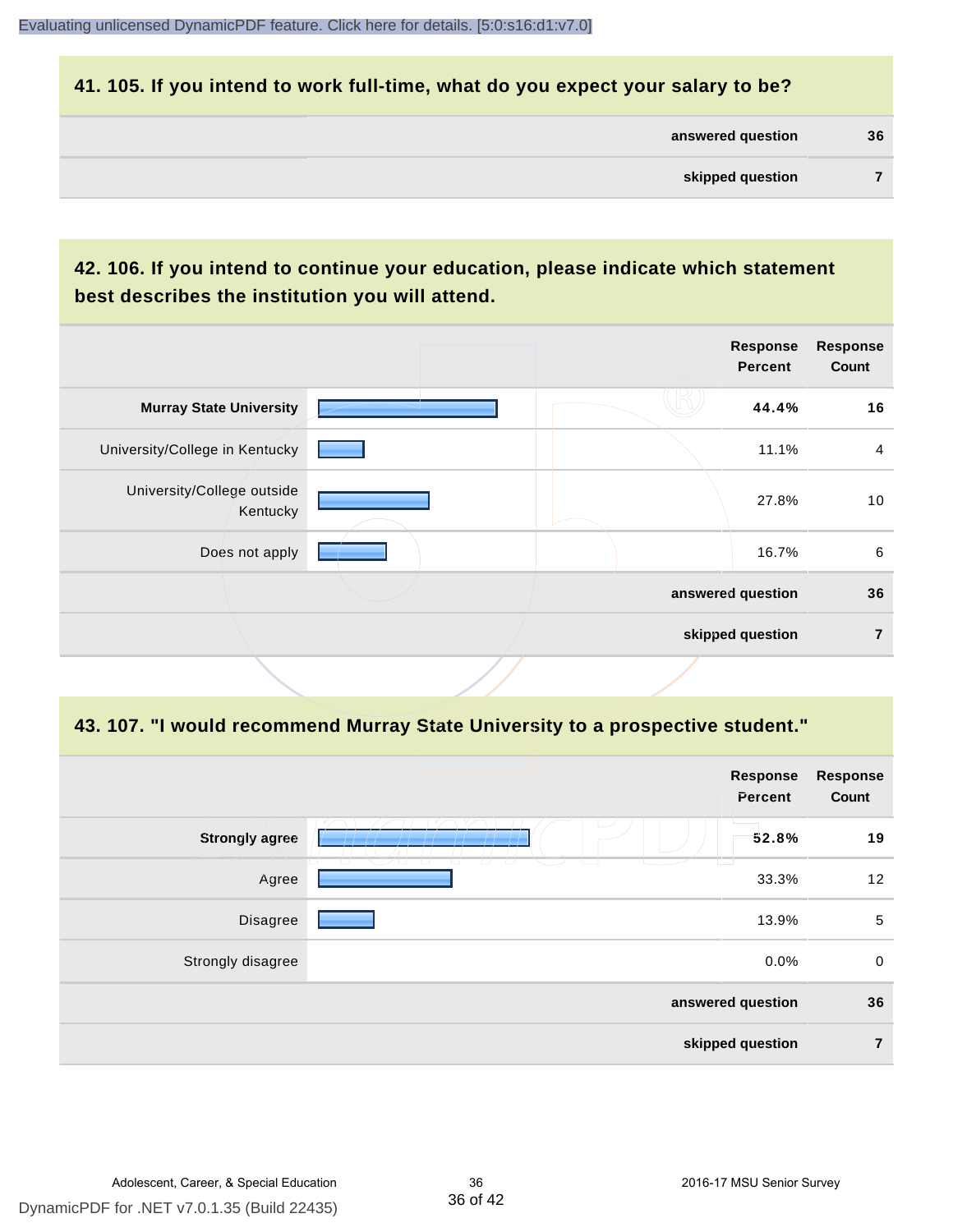|                        | 44. Feedback: |
|------------------------|---------------|
| Response<br>Count      |               |
| 4                      |               |
| answered question<br>4 |               |
| skipped question<br>39 |               |

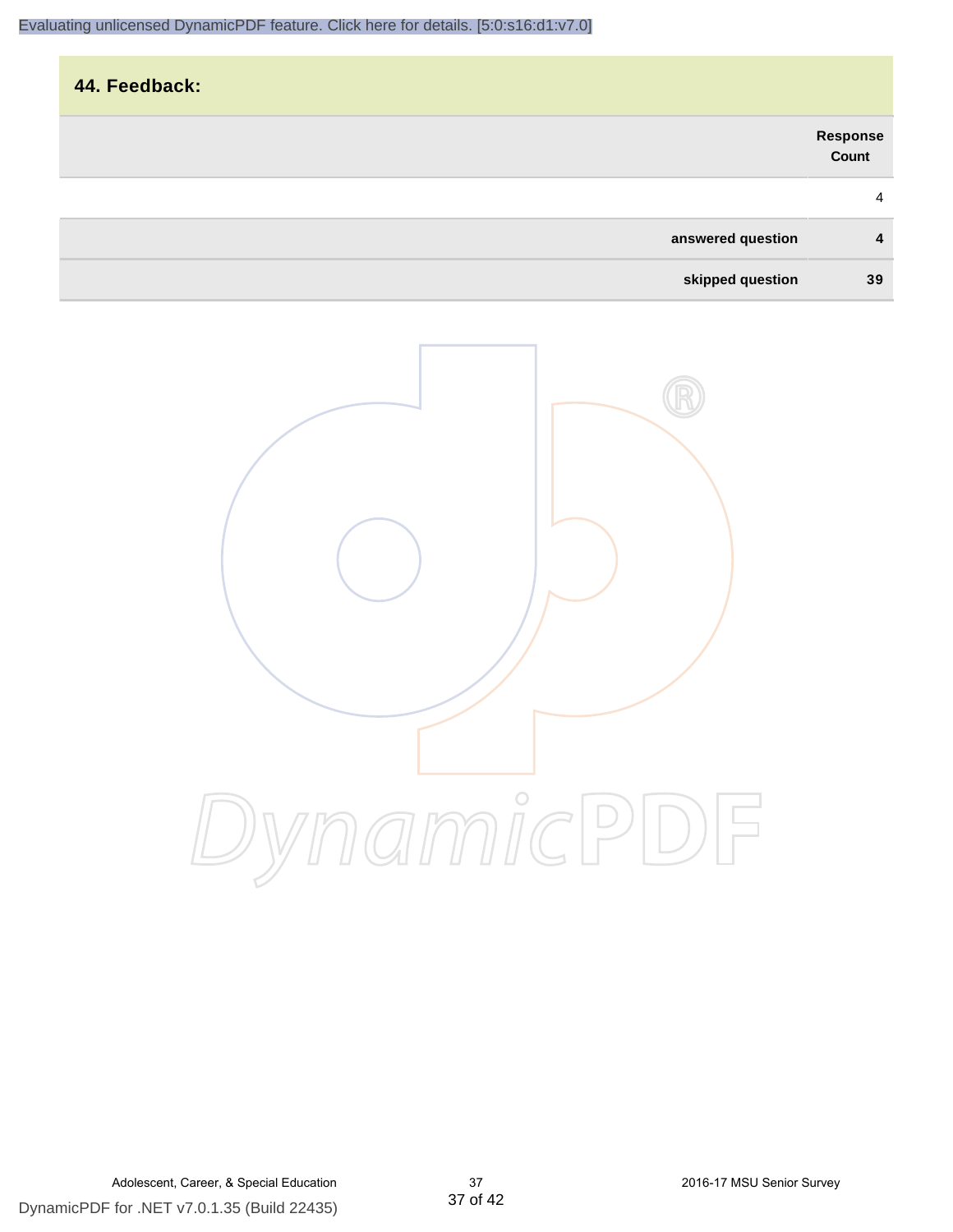|                                                 |  | Response<br><b>Percent</b> | <b>Response</b><br>Count |
|-------------------------------------------------|--|----------------------------|--------------------------|
| Accounting                                      |  | 0.0%                       | $\mathbf 0$              |
| Advertising                                     |  | 0.0%                       | $\mathbf 0$              |
| <b>Business Administration</b><br>(associate's) |  | 0.0%                       | $\mathbf 0$              |
| <b>Business Administration</b><br>(bachelor's)  |  | 0.0%                       | $\pmb{0}$                |
| <b>Business GIS (certificate)</b>               |  | 0.0%                       | $\,0\,$                  |
| <b>Computer Information Systems</b>             |  | 0.0%                       | $\pmb{0}$                |
| <b>Computer Science</b>                         |  | 0.0%                       | $\pmb{0}$                |
| Economics                                       |  | 0.0%                       | $\mathbf 0$              |
| Finance                                         |  | 0.0%                       | $\mathbf 0$              |
| <b>Graphic Communications Media</b>             |  | 0.0%                       | $\mathbf 0$              |
| <b>International Business</b>                   |  | 0.0%                       | $\pmb{0}$                |
| Journalism                                      |  | 0.0%                       | $\pmb{0}$                |
| Management                                      |  | 0.0%                       | $\pmb{0}$                |
| Marketing                                       |  | 0.0%                       | $\pmb{0}$                |
| Organizational Communication                    |  | 0.0%                       | $\pmb{0}$                |
| <b>Public Relations</b>                         |  | 0.0%                       | $\pmb{0}$                |
| <b>Television Production</b>                    |  | 0.0%                       | $\mathbf 0$              |
| <b>Telecommunications Systems</b><br>Mgmt       |  | 0.0%                       | $\pmb{0}$                |
|                                                 |  | answered question          | $\pmb{0}$                |
| skipped question                                |  | 43                         |                          |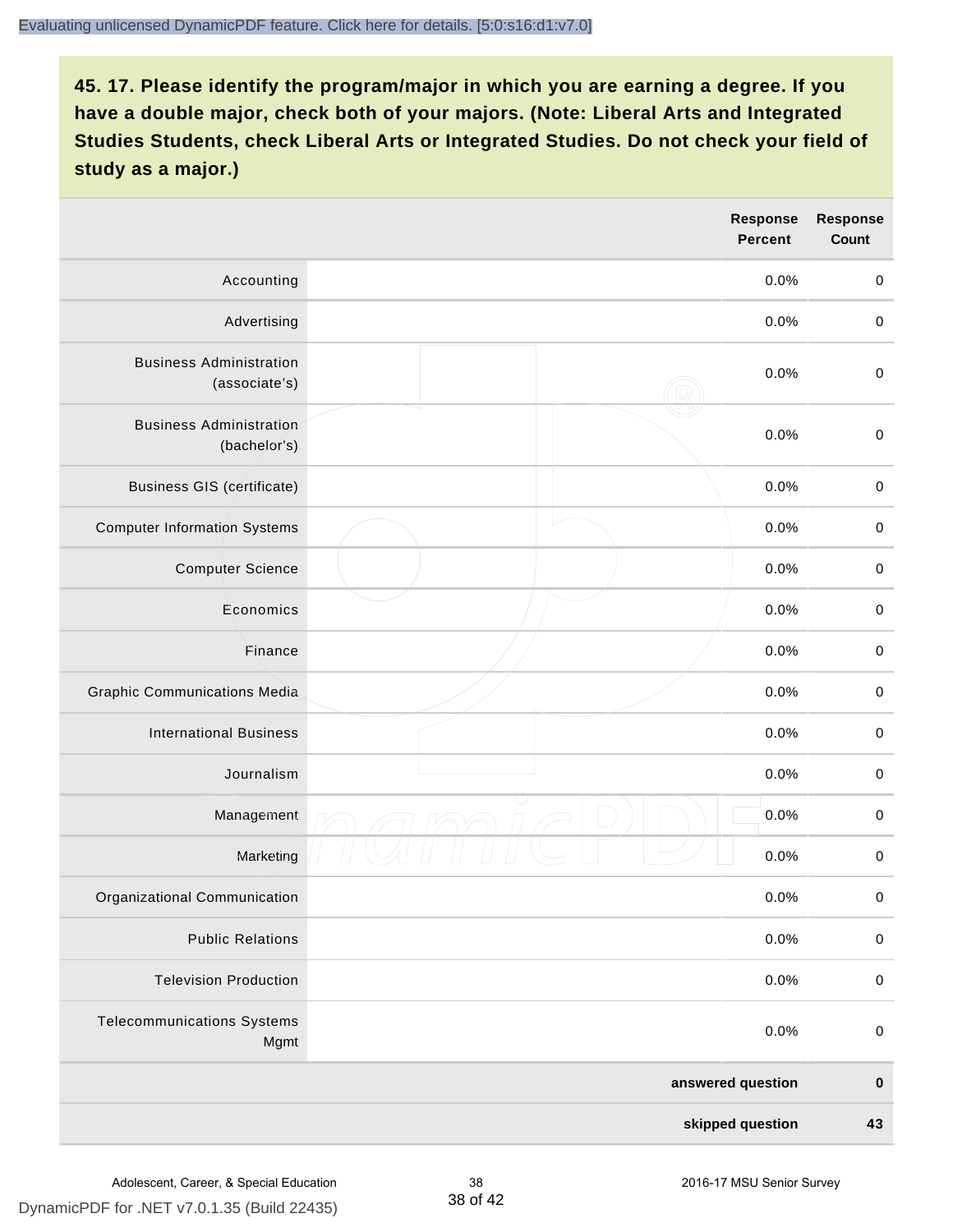| <b>Career &amp; Technical Education</b><br>(associate's) | 0.0%              | $\pmb{0}$   |
|----------------------------------------------------------|-------------------|-------------|
| <b>Career &amp; Technical Education</b><br>(bachelor's)  | 0.0%              | $\mathbf 0$ |
| <b>Criminal Justice</b>                                  | 0.0%              | $\pmb{0}$   |
| <b>Elementary School Education</b>                       | 0.0%              | $\pmb{0}$   |
| Health & Physical Education                              | 0.0%              | $\pmb{0}$   |
| Interdisciplinary Early Childhood<br>Education           | 0.0%              | $\pmb{0}$   |
| Learning & Behavior Disorders                            | 0.0%              | $\pmb{0}$   |
| Middle School Education                                  | 0.0%              | $\mathbf 0$ |
| <b>Recreation &amp; Leisure Services</b>                 | 0.0%              | $\mathbf 0$ |
| Social Work                                              | 0.0%              | $\mathbf 0$ |
| Youth & Nonprofit Leadership                             | 0.0%              | $\mathbf 0$ |
| Art                                                      | 0.0%              | $\pmb{0}$   |
| Creative Writing (BFA)                                   | 0.0%              | $\pmb{0}$   |
| English                                                  | 0.0%              | $\pmb{0}$   |
| English Education (TESOL)                                | 0.0%              | $\pmb{0}$   |
| Philosophy                                               | 0.0%              | 0           |
| <b>International Affairs</b>                             | 0.0%              | $\pmb{0}$   |
| <b>Political Science</b>                                 | 0.0%              | $\mathbf 0$ |
| <b>Public Administration</b>                             | 0.0%              | $\mathbf 0$ |
|                                                          | answered question | $\pmb{0}$   |
|                                                          | skipped question  | 43          |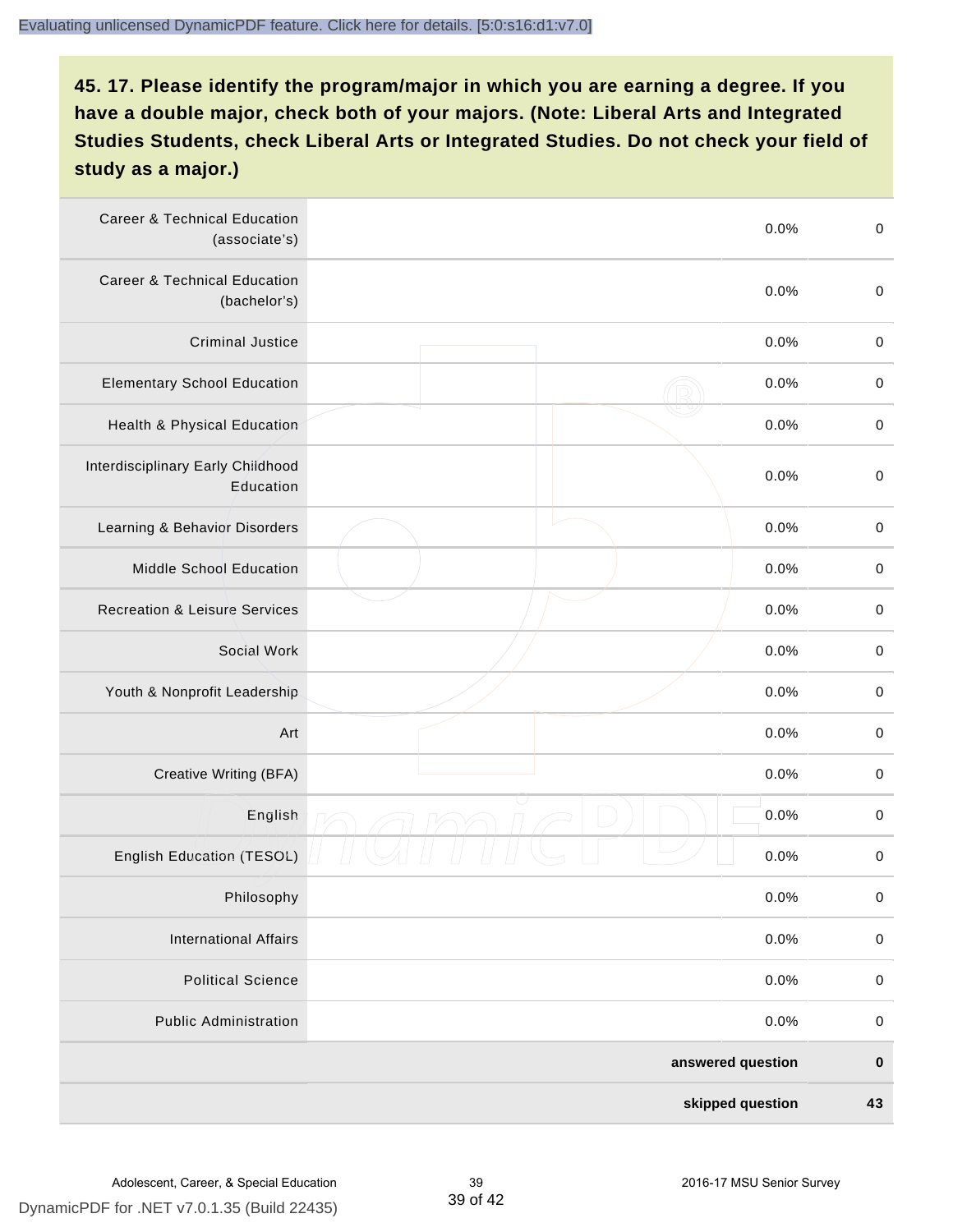| Sociology                                     | 0.0%              |         | $\mathbf 0$ |
|-----------------------------------------------|-------------------|---------|-------------|
| History                                       |                   | $0.0\%$ | $\mathbf 0$ |
| <b>Liberal Arts</b>                           |                   | 0.0%    | $\mathbf 0$ |
| French                                        |                   | 0.0%    | $\pmb{0}$   |
| German                                        |                   | 0.0%    | $\mathbf 0$ |
| Japanese                                      |                   | 0.0%    | $\mathbf 0$ |
| Spanish                                       |                   | 0.0%    | $\mathbf 0$ |
| Music                                         |                   | 0.0%    | $\mathbf 0$ |
| <b>Music Business</b>                         |                   | 0.0%    | $\pmb{0}$   |
| Psychology                                    |                   | 0.0%    | $\mathbf 0$ |
| Theatre                                       |                   | 0.0%    | $\mathbf 0$ |
| Biology                                       |                   | 0.0%    | $\mathbf 0$ |
| Wildlife & Conservation Biology               |                   | 0.0%    | $\mathbf 0$ |
| Chemistry                                     |                   | 0.0%    | $\pmb{0}$   |
| <b>Applied Physics</b>                        | $\bigcirc$        | 0.0%    | $\mathbf 0$ |
| <b>Engineering Physics</b>                    |                   | 0.0%    | $\mathbf 0$ |
| Physics                                       |                   | 0.0%    | $\mathbf 0$ |
| Geosciences                                   |                   | 0.0%    | $\mathbf 0$ |
| Civil Engineering Technology<br>(associate's) |                   | 0.0%    | $\pmb{0}$   |
| Civil Engineering Technology<br>(bachelor's)  |                   | 0.0%    | $\pmb{0}$   |
|                                               | answered question |         | $\pmb{0}$   |
| skipped question                              |                   |         | 43          |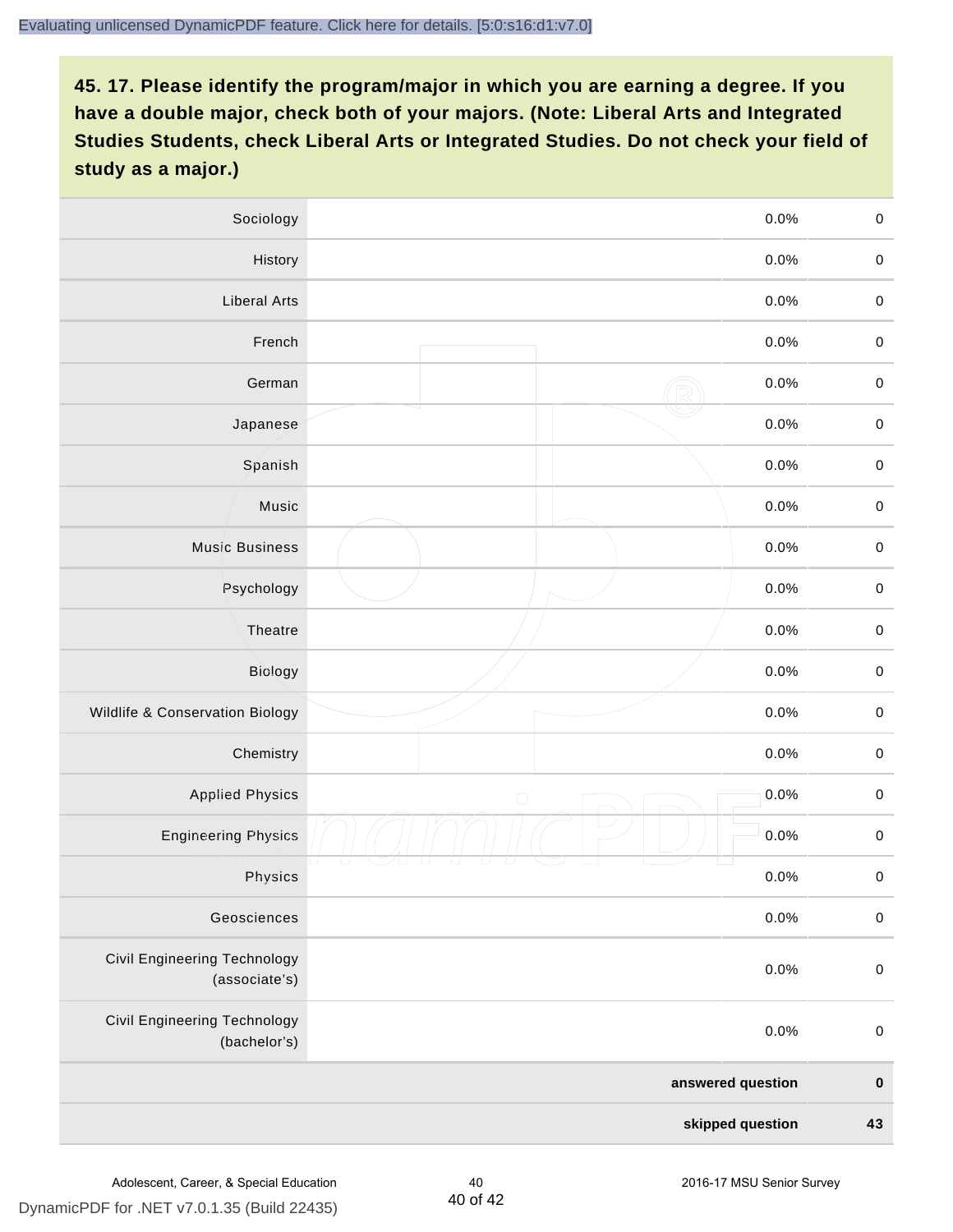| <b>Electromechanical Engineering</b><br>Technology | 0.0%              | $\mathbf 0$ |
|----------------------------------------------------|-------------------|-------------|
| <b>Engineering Graphics &amp; Design</b>           | 0.0%              | $\mathbf 0$ |
| <b>Interior Design</b>                             | 0.0%              | $\pmb{0}$   |
| Manufacturing Technology                           | 0.0%              | $\pmb{0}$   |
| Occupational Safety and Health                     | 0.0%              | $\pmb{0}$   |
| <b>Industrial Technology</b><br>(associate's)      | 0.0%              | $\pmb{0}$   |
| <b>Mathematics</b>                                 | 0.0%              | $\pmb{0}$   |
| <b>Telecommunications Systems</b><br>Mgmt          | 0.0%              | $\pmb{0}$   |
| Agricultural Science & Technology<br>(associate's) | 0.0%              | $\mathbf 0$ |
| Agricultural Science (bachelor's)                  | 0.0%              | $\mathbf 0$ |
| Animal Technology/Animal-Equine                    | 0.0%              | $\pmb{0}$   |
| Animal Technology/Vet Tech,<br>Pre-Vet             | 0.0%              | $\pmb{0}$   |
| Athletic Training                                  | 0.0%              | $\pmb{0}$   |
| <b>Communication Disorders</b>                     | 0.0%              | $\pmb{0}$   |
| <b>Exercise Science</b>                            | 0.0%              | $\pmb{0}$   |
| Nursing                                            | 0.0%              | $\mathbf 0$ |
| Nursing/RN to BSN                                  | 0.0%              | $\pmb{0}$   |
| Nutrition, Dietetics, & Food Mgmt                  | 0.0%              | $\,0\,$     |
|                                                    | answered question | $\pmb{0}$   |
|                                                    | skipped question  | 43          |